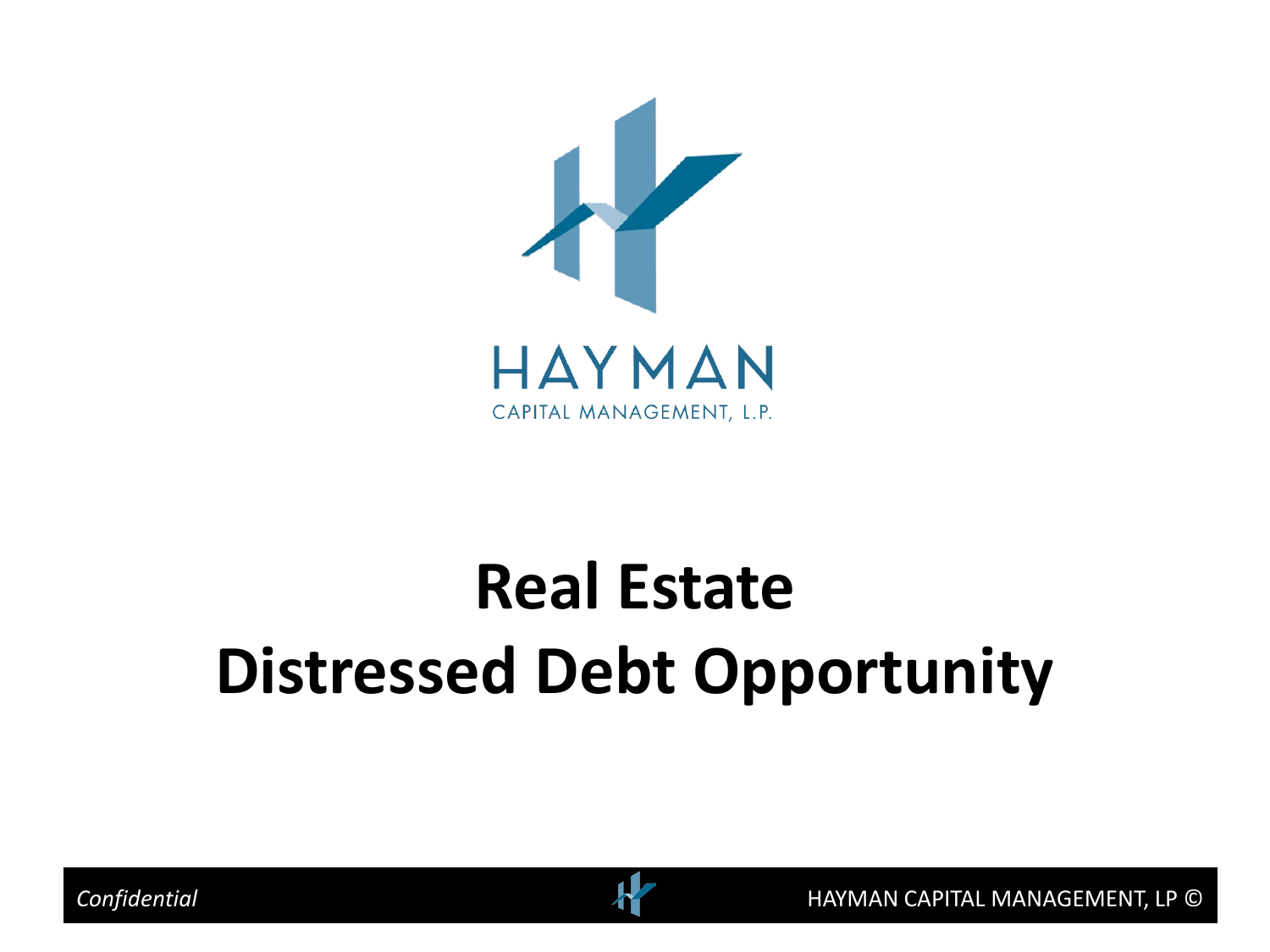# Disclaimer [ to be edited ]

### **PLEASE READ THE FOLLOWING IN CONJUNCTION WITH YOUR REVIEW OF THIS PRESENTATION**

**Confidential information.** The information contained in this summary is confidential and may not be reproduced, distributed or used for any other purpose. Reproduction and distribution of this summary may violate federal or state securities laws.

**Important Notice.** The information set forth herein is being furnished on a confidential basis to the recipient and does not constitute an offer, solicitation or recommendation to sell or an offer to buy any securities, investment products or investment advisory services. Such an offer may only be made to eligible investors by means of delivery of a confidential private placement memorandum or other similar materials that contain a description of material terms relating to such investment.

This Presentation provides certain information with respect to [Fund Name] Master Fund, LP ("[Fund Name]" or the "Fund"), managed by Hayman Capital Management, L.P. ("Hayman"). The specific positions discussed are intended to illustrate selected significant investments or themes, and are not representative of the Fund's entire investments or themes. Projected returns for specific investments are meant to illustrate Hayman's investment process, and do not include deductions of operational expenses, management fees or incentive allocations.

The information and opinions expressed herein are for informational purposes only and derived from publically available information provided by various sources, including the 10-K, 10-Q, and 8-K. Additionally, some information presented may be derived from internal and third-party developed models based on an independent set of assumptions. While Hayman believes such information to be reliable, it makes no representations or warranties as to the accuracy or completeness of such information. The information contained herein is current as of the date hereof, but may become outdated or subsequently change.

An investment in the Fund is speculative due to a variety of risks and considerations as detailed in the Fund's confidential private placement memoranda. This summary is qualified in its entirety by the more complete information contained therein and in the related subscription materials (including Form ADV, Part 2 and related schedules). Nothing contained herein constitutes financial, legal, tax or other advice.

In making an investment decision, investors must rely on their own investigation of the Fund and their examination of other materials relating thereto. An investment in the Fund involves certain risks. Prior to investing in the Fund, prospective investors should carefully consider the risks summarized in the Offering Memorandum and should consult their own investment advisors, and tax, legal or accounting advisors.

Hayman is not acting as your financial advisor or fiduciary. Generally, all investments of the Fund involve the risk of adverse or unanticipated market developments, risk of illiquidity and other risks. This brief statement does not disclose all of the risks and other significant aspects of investing in the Fund. You may lose some or all, of the amount originally invested.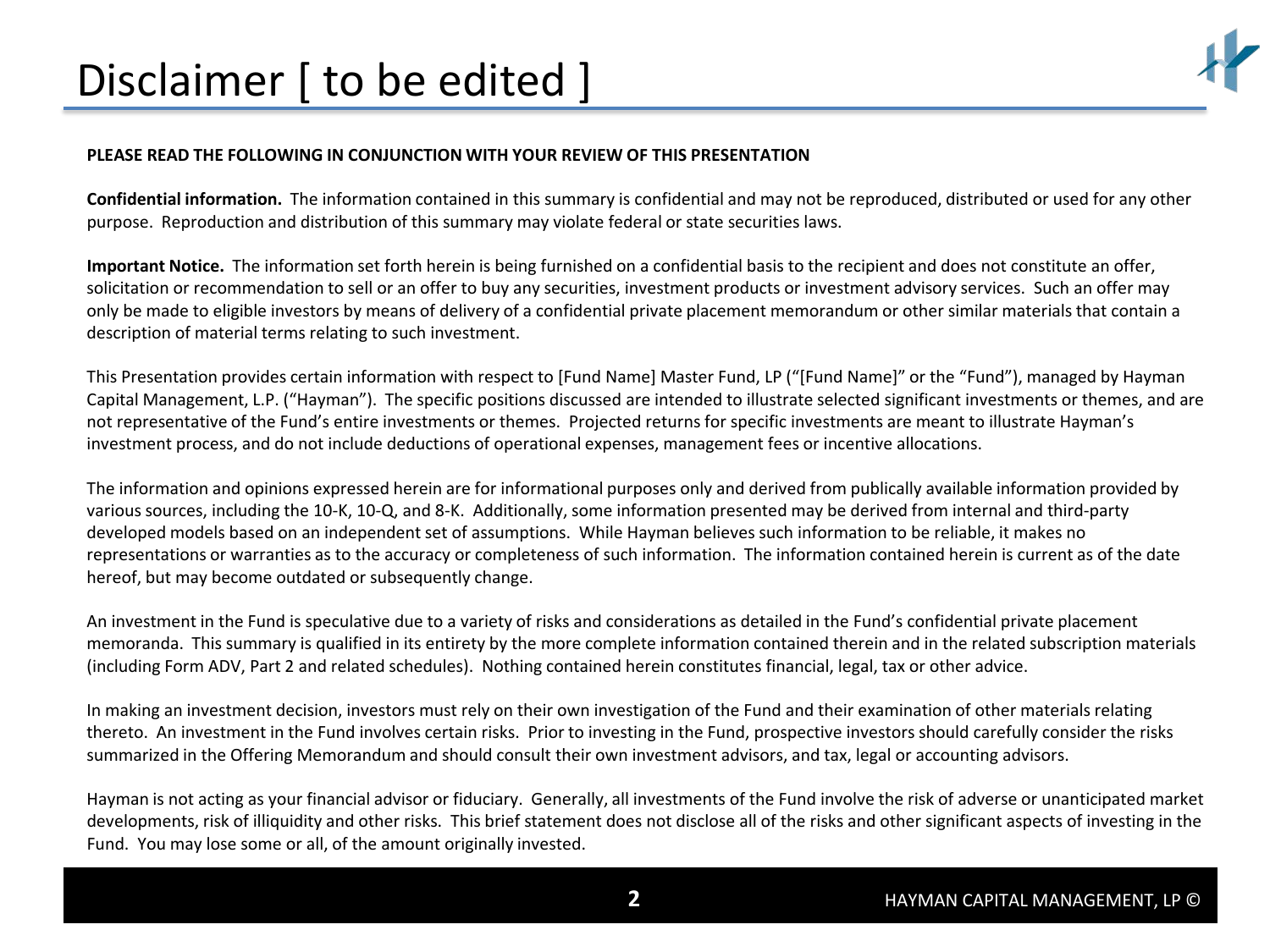# Table of Contents

- **Introduction to Mackinac**
- **F** Special Situation Case Study
- **Opportunity Overview**
- **E** Strategy Overview
- **Potential Return Profile**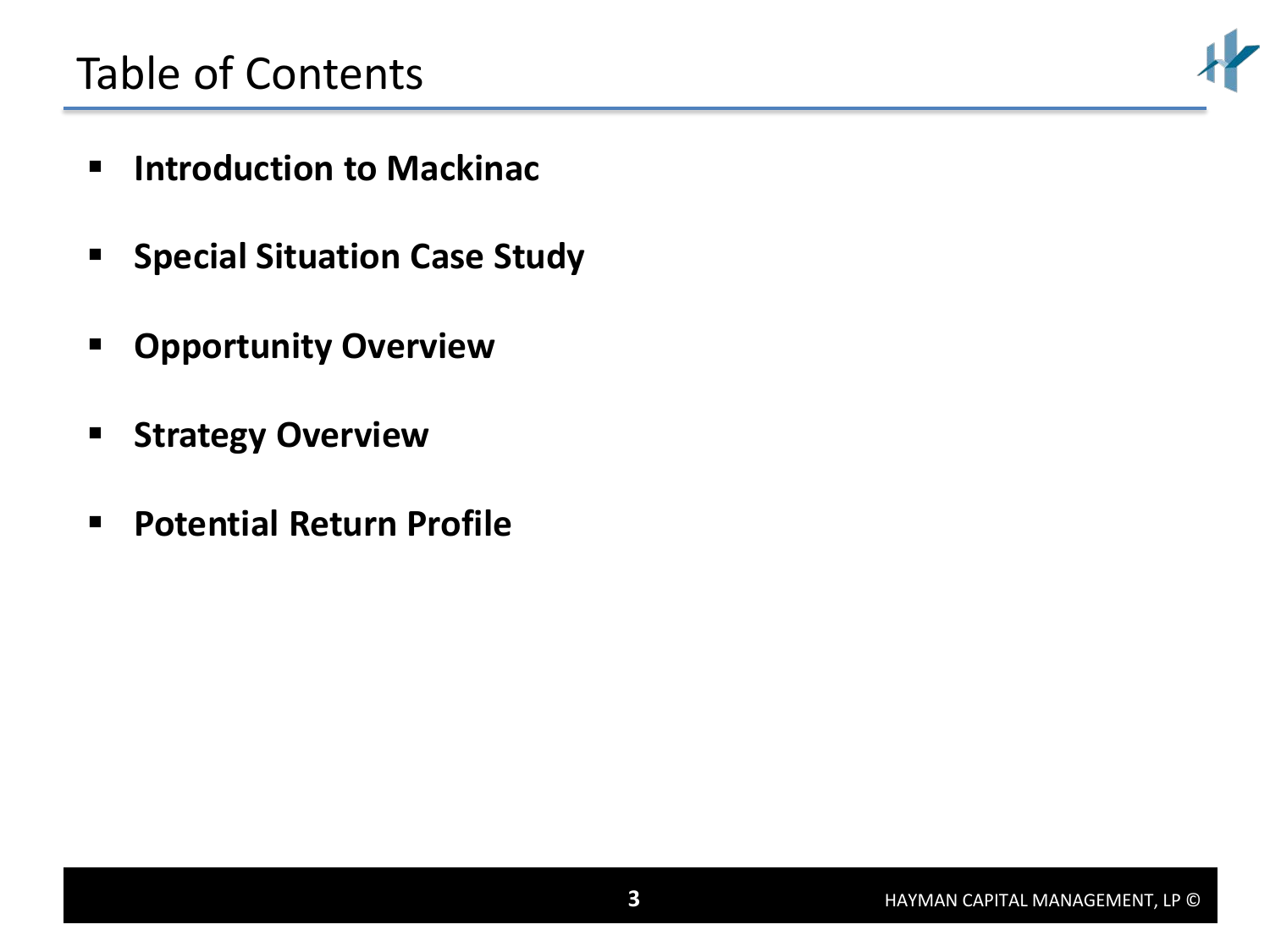

**Mackinac PARTNERS** 

# **Introduction to Mackinac**



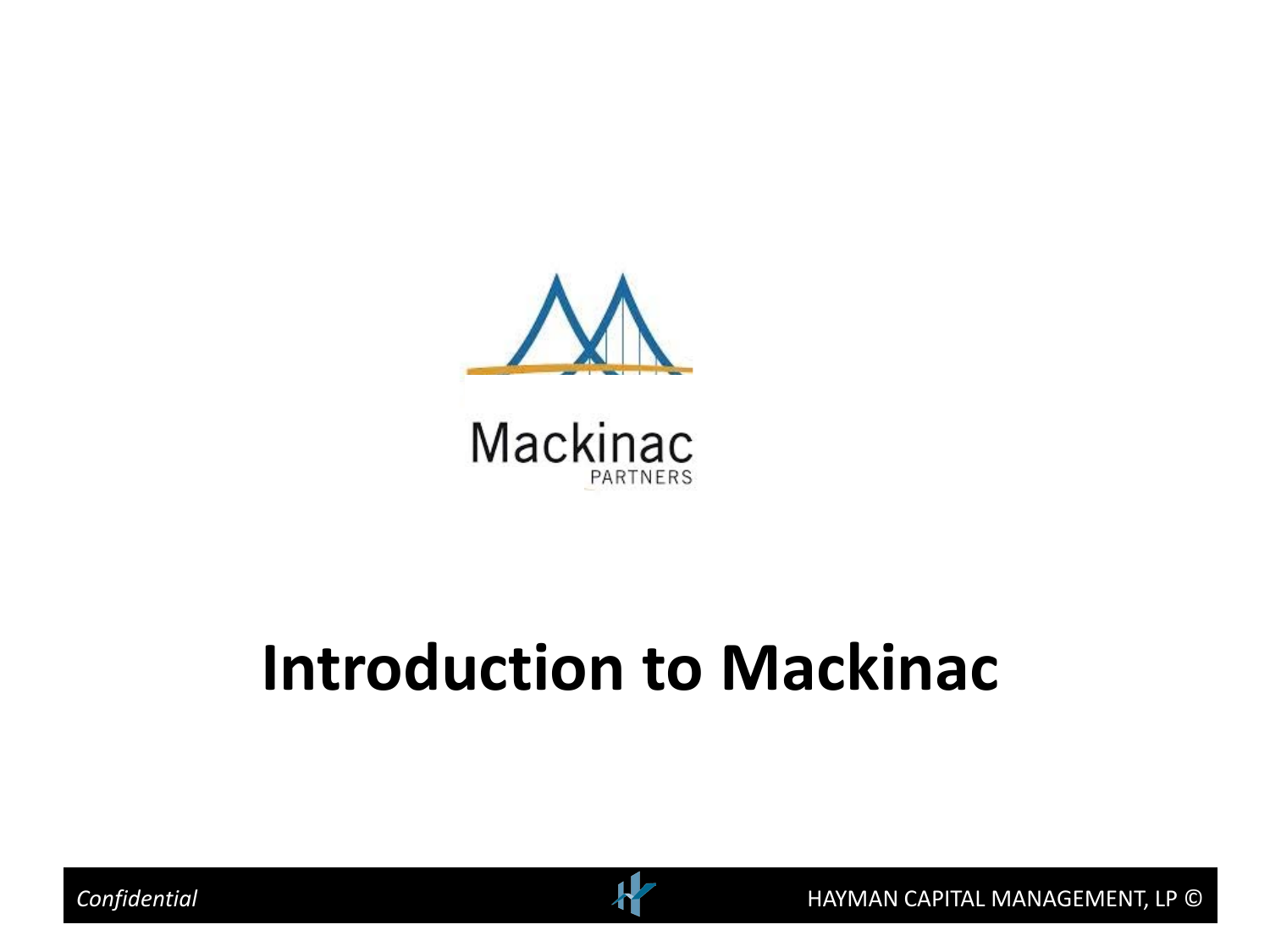# Mackinac Partners – Select Bios





**Farley Dakan** Principal

**Contact Information:**

Austin Office Mobile: 512-921-0950 [fdakan@mackinacpartners.com](mailto:jweissenborn@mackinacpartners.com)



### **Professional Experience**

- Farley has 17 years of real estate experience and has completed valuation, advisory, and asset management engagements on behalf of Diamond Resorts International, Lone Star Funds, Fortress Investment Group and Goldman Sachs for assets valued in excess of \$5 billion. Including NPLs, PLs, REO, bank holding companies and several real estate operating companies.
- He is currently leads the asset management efforts of RE Loans, LLC which consummated emergence from Chapter 11 bankruptcy in 2012. He is currently overseeing the disposition of a portfolio of REO and loans with an aggregate unpaid principal balance of over \$700 million, located in 15 states.
- Farley began his career in the real estate advisory practice of Ernst & Young Kenneth Leventhal. While at EYKL, Farley was involved in providing financial advisory, operations consulting, and M&A valuation, transaction, and integration advisory services to several Fortune 500 real estate companies. Former client engagements included KB Home, Lewis Homes, The Rouse Company, The Howard Hughes Corporation, Terrabrook (now Newland Communities), Equity Office Properties and Centex.

### **Education & Certifications**

- **Bachelor's in Business Administration in Finance from Baylor University**
- Member of the Urban Land Institute and Habitat for Humanity
- Member of American Enterprise Institute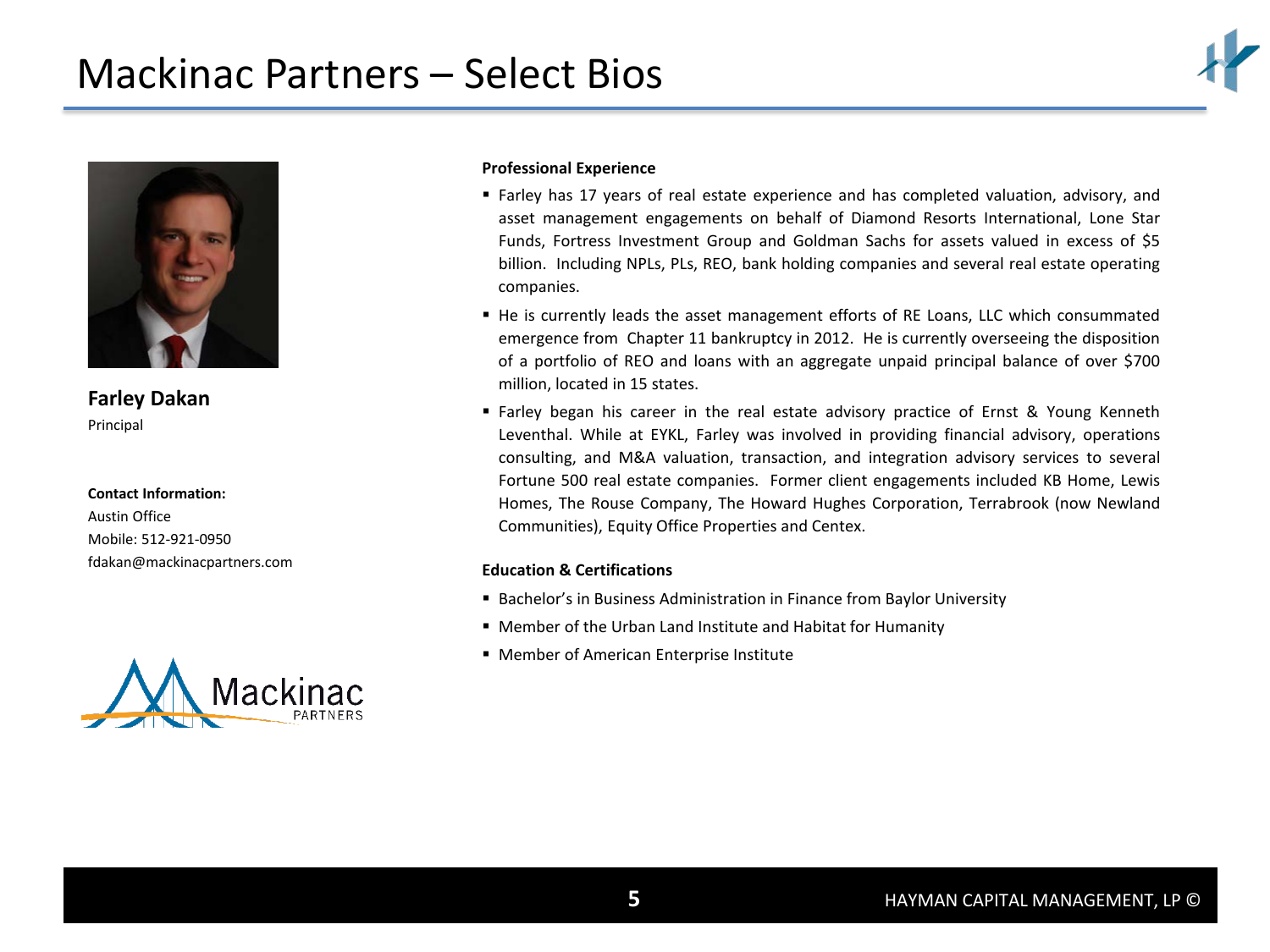



**[James Weissenborn](mailto:jweissenborn@mackinacpartners.com)** Principal

### **Contact Information:**

Bloomfield Hills Office Office: 248-258-6900 jweissenborn@mackinacpartners.com



### **Professional Experience**

- Jim has more than 25 years of business experience including positions of Chief Executive Officer, Chief Financial Officer, and Chief Operating Officer of several major national and international, public and private corporations
- His experience spans various industry sectors including vacation ownership, banking and financial services, real estate, entertainment, and investment banking. He has extensive capital markets experience and has raised more than \$5 billion in capital
- Jim served as the interim President and Chief Executive Officer of one of the world's largest vacation ownership companies. He guided this \$400 million publicly traded company through an out-of court restructuring and tender offer for all of the company's shares, valued at \$750 million
- Prior to founding Mackinac Partners, Jim held executive positions in several prominent capital restructurings including a private holding company (Detroit Tigers' stadium financing and Little Caesars Pizza Corporation) and National Mortgage Corporation
- Jim was a senior officer at Pulte Corporation, where he oversaw the company's financing segment and the restructuring of its international homebuilding ventures

### **Education & Certifications**

- Cum laude graduate of the University of South Florida
- MBA from the University of Texas at Austin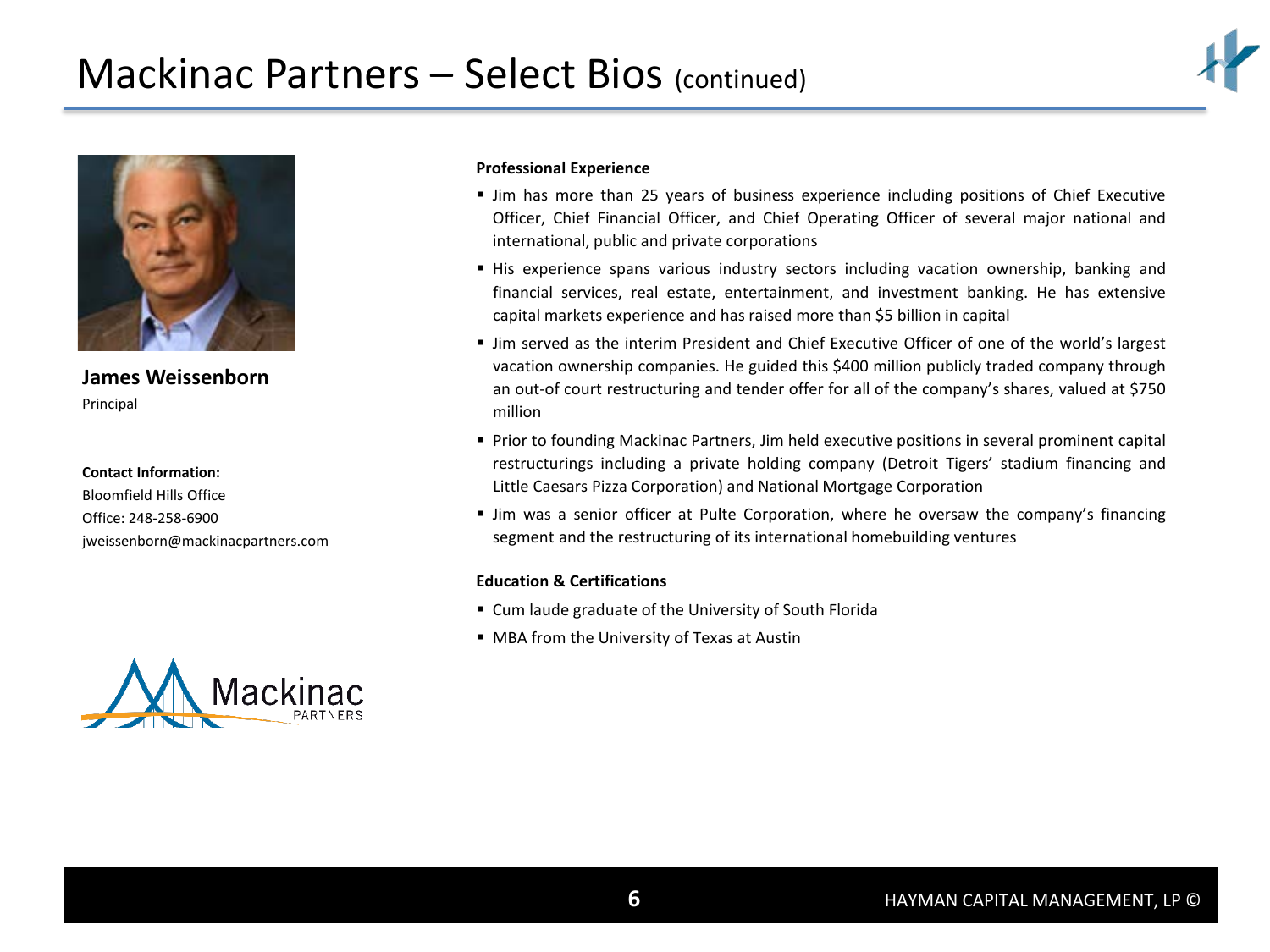



**[Ronald Rakunas](mailto:jweissenborn@mackinacpartners.com)** Principal

**Contact Information:**

Southern California Office Mobile: 949-274-0044 rrakunas@mackinacpartners.com



### **Professional Experience**

- Ron has over 25 years of experience in US domestic and international real estate investment, development, finance and restructuring. In addition to being a Principal in Mackinac Realty Capital Management, he is a Managing Director with Mackinac Partners where he co-manages the firm's real estate practice and his responsibilities include financial advisory, restructuring and asset management. Most recently involved with the restructuring, bankruptcy advisory and asset management of a lender, including a \$700 million portfolio of notes and REO throughout the US.
- Ron is currently acting as the CRO for the largest Mexican homebuilder (GEO SAB).
- Previously he was the founder and Managing Partner of Rybel Holdings, LLC, a private real estate investment and asset management company. Involved with the asset management and disposition of the Southern California portion of \$500 million portfolio of assets owned by two hedge funds and a private equity group.
- Ron has also held senior management positions at public homebuilders Lennar Corp and Pulte Corporation. As Regional Vice President for Lennar in Los Angeles and Ventura Counties he managed several divisions representing a combined \$500 million balance sheet and was responsible for the operational, financial and strategic planning for Lennar's homebuilding activities for the company's 30,000 unit Newhall Ranch master planned community.
- At Pulte Corporation he was Chief Financial Officer of Pulte International, Corporate VP Finance & Operations and Division President. Ron was directly involved with more than \$5 billion of both corporate and land acquisitions, including Pulte's \$1.8 billion acquisition of Del Webb. As Division President in Southern California, he restructured and quickly established the operation as a consistently high performing division with annual revenues in excess of \$700 million, \$80 million of pre-tax income, 1,700 closings and control of 20,000 lots.
- His commercial real estate investment and development experience includes Kearny Realty Investors, an operational subsidiary of the Morgan Stanley Real Estate Fund, and The Koll Company, a large private development company based in Newport Beach, CA.

### **Education & Certifications**

MBA from Columbia University, JD from the University of Southern California, BA from UCLA.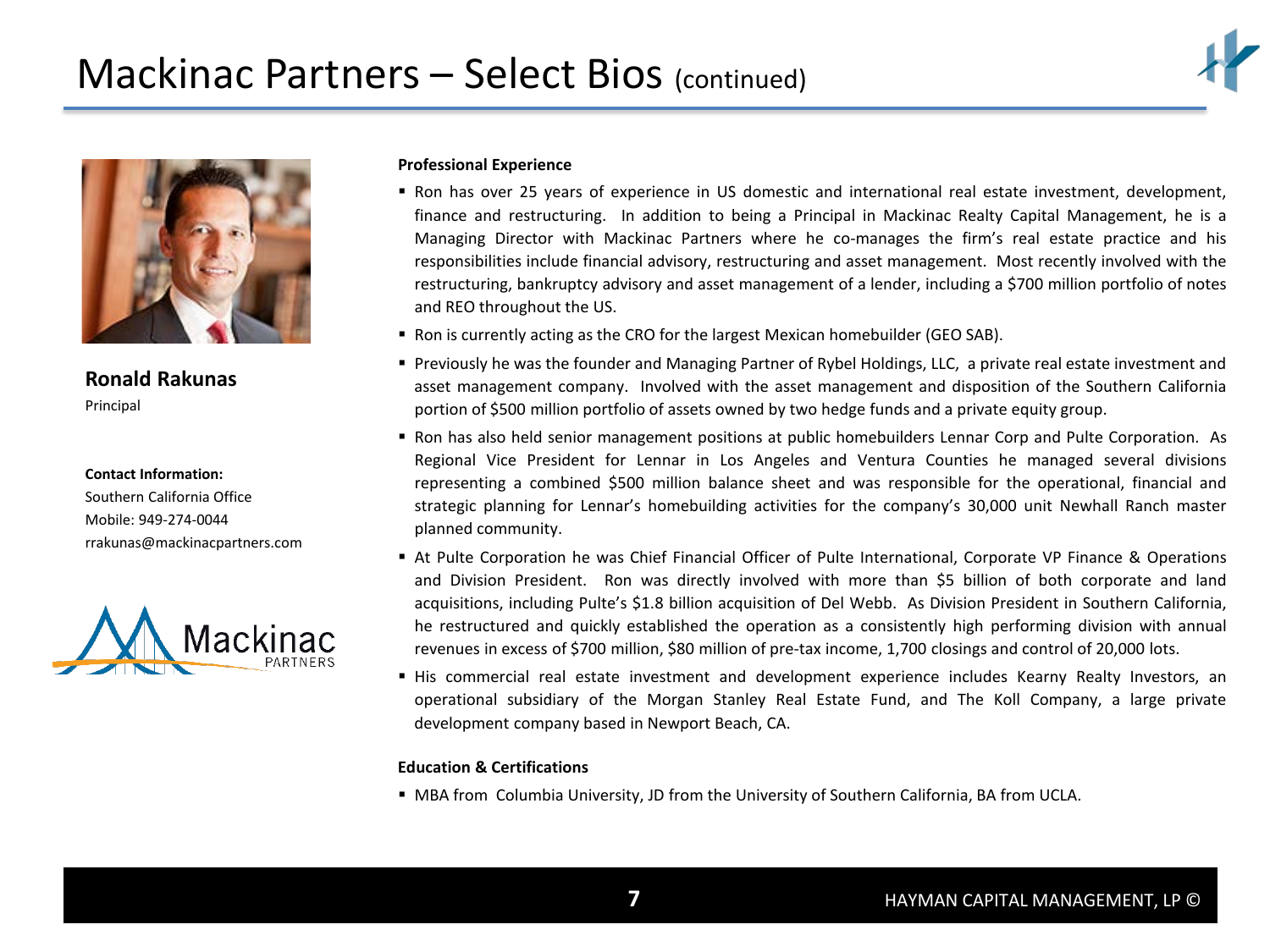



**[Mark O'Brien](mailto:jweissenborn@mackinacpartners.com)** Advisor

**Contact Information:** Tampa/Orlando Office



### **Professional Experience**

- Mr. O'Brien has over 35 years of experience in the real estate industry including positions of Chief Executive Officer and President of major homebuilding companies. Mark has experience in every major market in the US and Mexico
- Served as President and Chief Executive Officer of Pulte Homes Inc. While Mark was President of the company, revenues grew from approximately \$1 billion to over \$10 billion. Under his leadership, Pulte raised in excess of \$2 billion from the capital markets, including considerable levels of investmentgrade 30-year debt. The company also engaged in significant M&A activity, most notably its \$1.8 billion acquisition and integration of Del Webb Corp
- While at Pulte, led the development and implementation of a strategy to increase market share based on a segmentation plan that allowed the company to attack all price points in all major markets with a variety of products, including single family, multi family, and condominiums
- During Mark's tenure with Pulte, he successfully developed a planned community development business. Mark's experience in this area includes golf courses, amenity design and management, land planning, product design, value engineering and community positioning against a competitive environment
- Mark is currently serving as CEO of Walter Investment Management, a \$2 billion usd publicly traded (NYSE "WAC") mortgage servicing and origination company, in addition to being a principal at Mackinac Realty Capital Management.

### **Education & Certifications**

■ BA from the University of Miami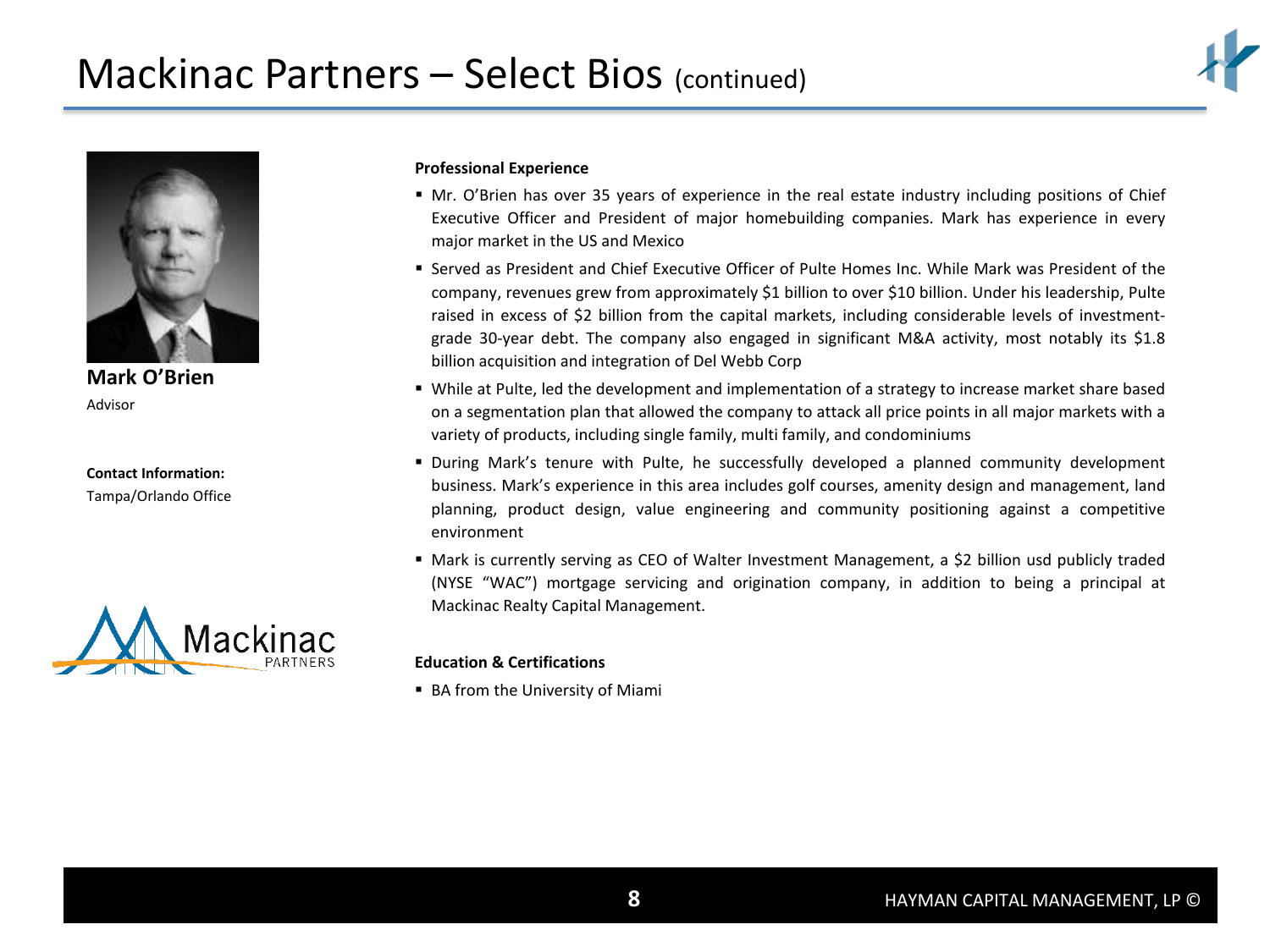

# **Mackinac Partners Special Situations Case Study**

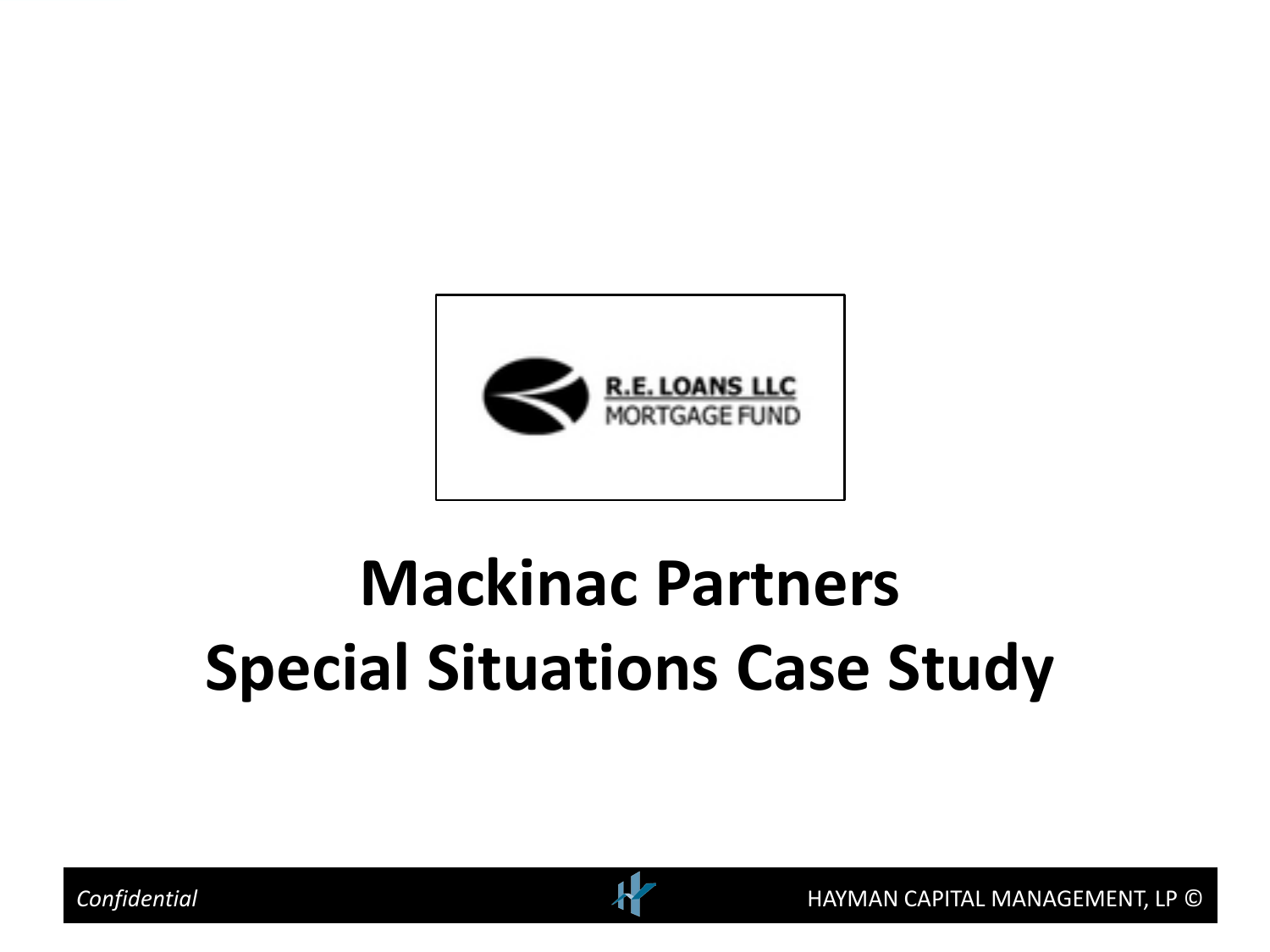



### **Transaction Background**

- Mackinac Partners (MP) was initially engaged as a financial advisor and subsequently became the Chief Restructuring Officer of R.E. Loans LLC ("REL"), a senior secured high yield lender, based in the Bay Area of California.
- MP navigated the enterprise through a successful bankruptcy and restructuring.
- Upon emergence from bankruptcy, MP was engaged as asset manager on behalf of the liquidating trust to maximize value of the remaining assets.
- Over the past 30 months MP has managed the workout and disposition of a portfolio comprised primarily of negative carry assets throughout the United States.
- MP developed a strategy for each individual asset including the capitalization, risk management, and execution of that strategy.
- MP has successfully managed through 26 non-performing notes and REO

### **Company Background**

- REL was setup as a high yield, "hard money", lender and typically originated loans secured by senior mortgages or deeds of trusts on real property.
- In July 2007, the Company obtained a working capital senior secured debt facility from Wells Fargo Capital Finance formerly known as Wells Fargo Foothill. REL defaulted on the Original Loan agreement and entered into a series of amendments and forbearance agreements from January 2010 through August 2011.
- On September 13, 2011, REL filed for Chapter 11 protection and on June 29th 2012, RE Loans successfully confirmed a Plan of Reorganization and secured an exit financing facility from WFCF.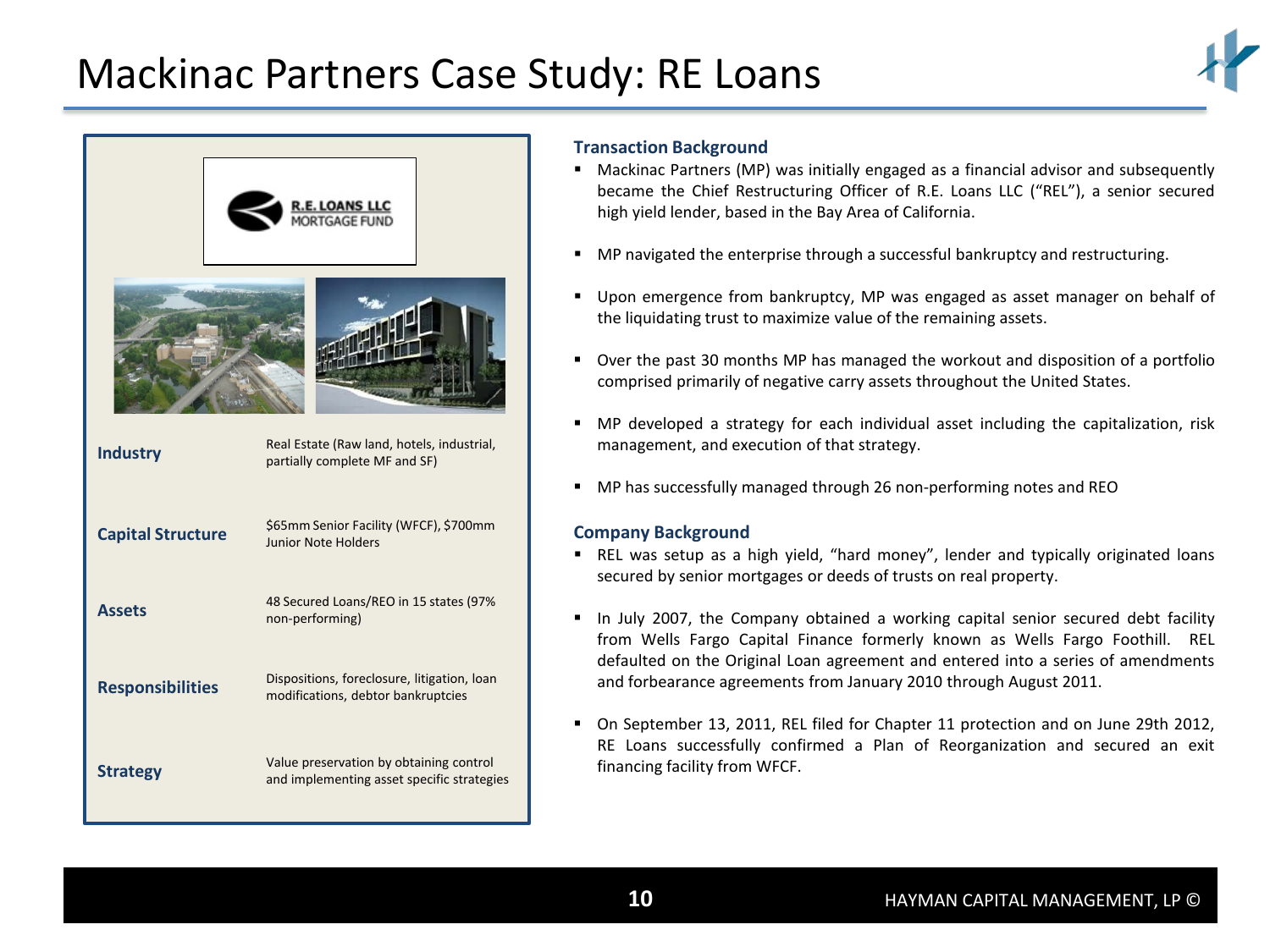

# **Opportunity Overview**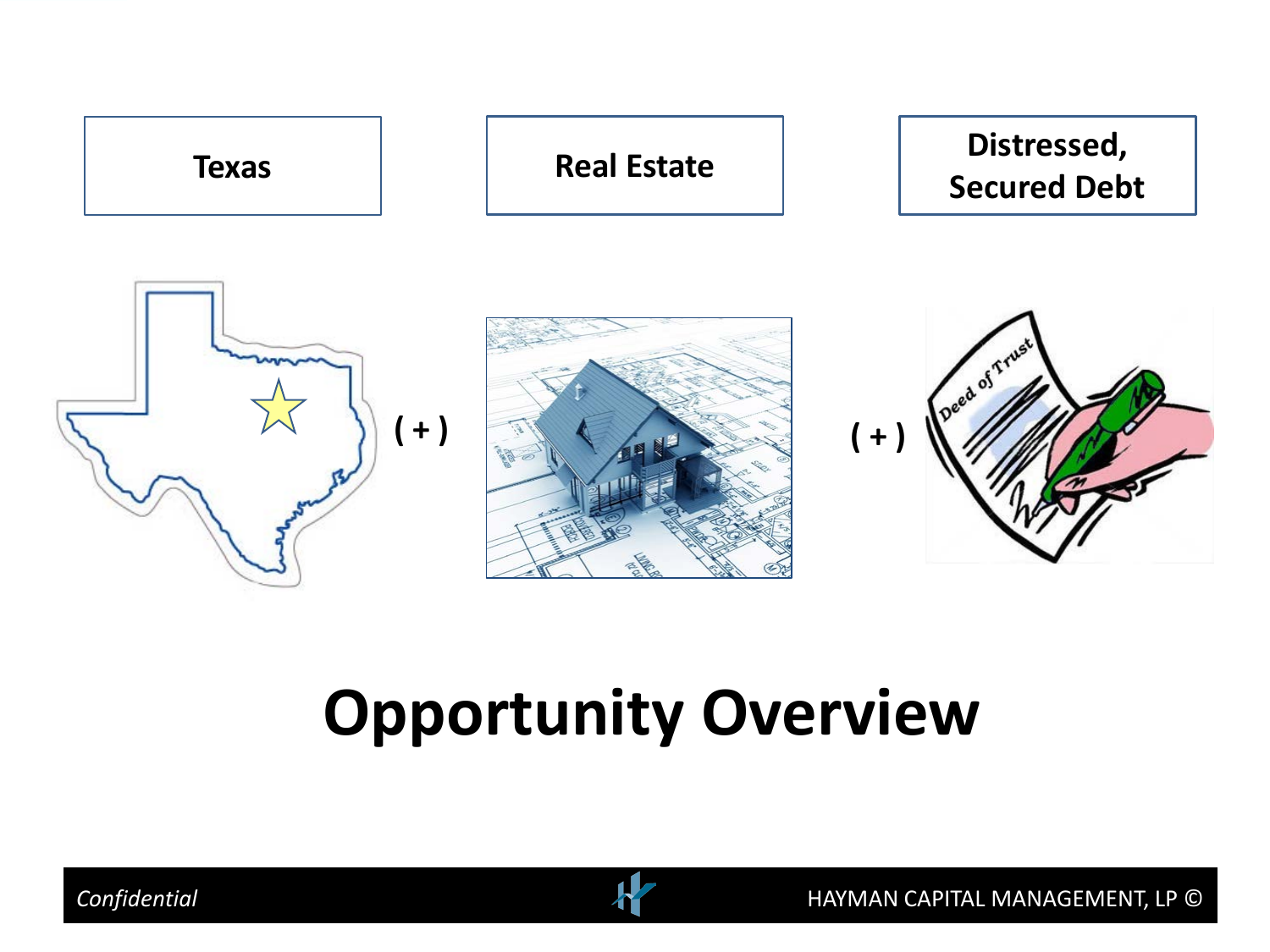# United Development Funding (UDF) is a Real Estate Lender

**Using UDF IV as an example, UDF IV raised capital from retail investors for the purported use of issuing new loans to residential real estate developers and homebuilders to develop land, mostly in North Texas.**

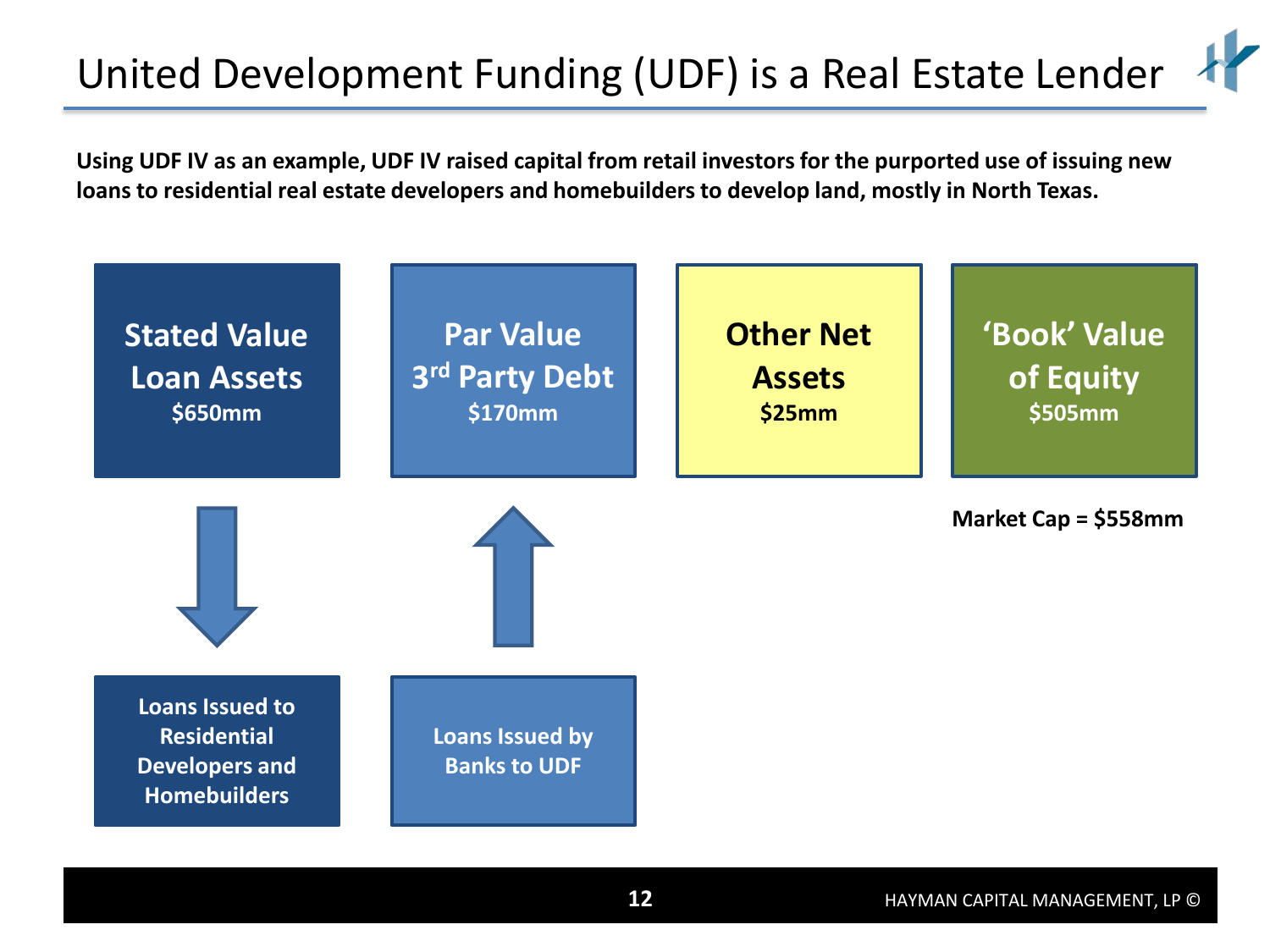

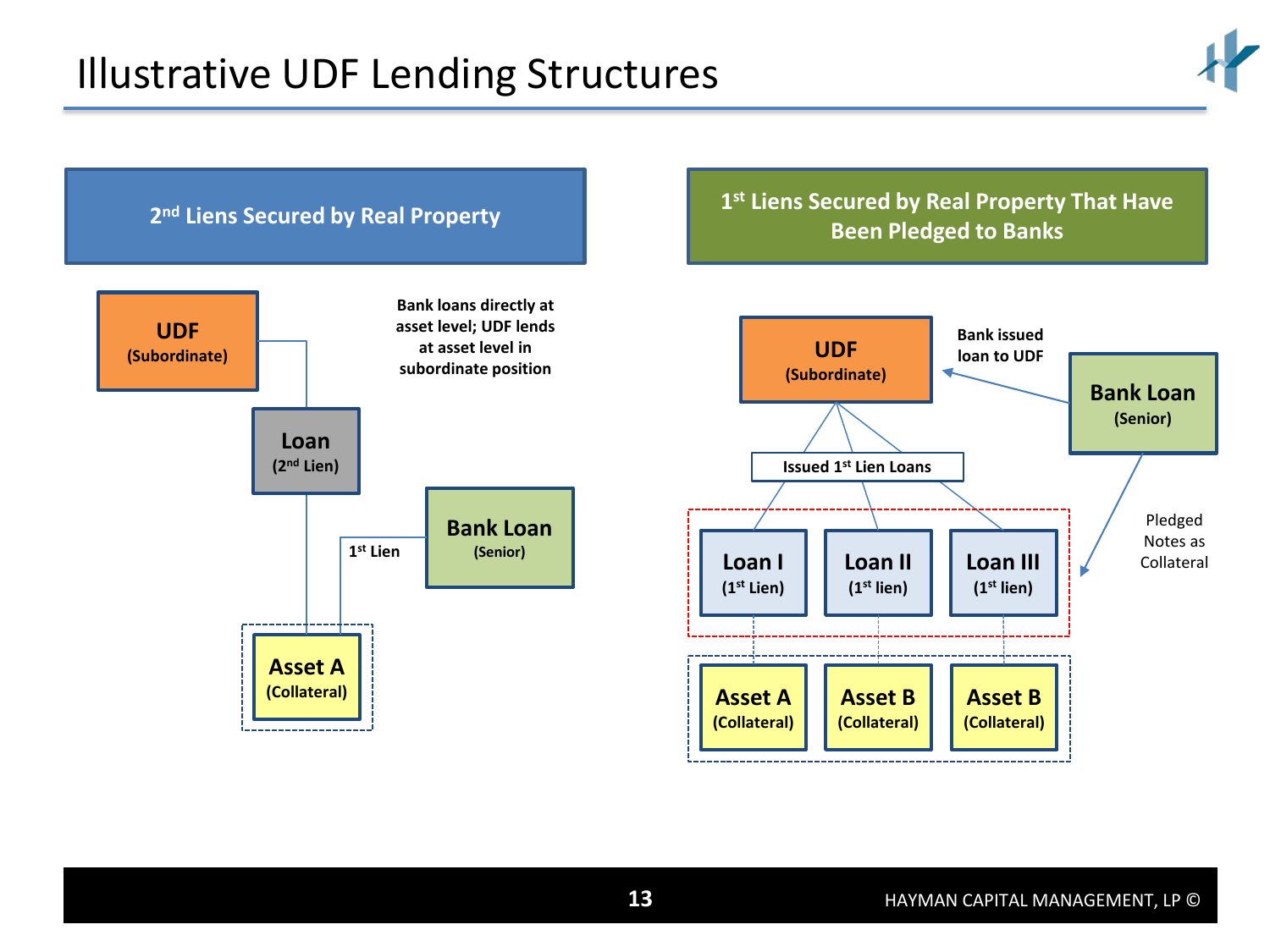# It Evolved into a Ponzi-Scheme

**Real estate securing by bad loans was passed from old fund to new fund and the mountain of debt grew as unassuming retail investors were continually sold a false (and larger) bill of impaired goods.**

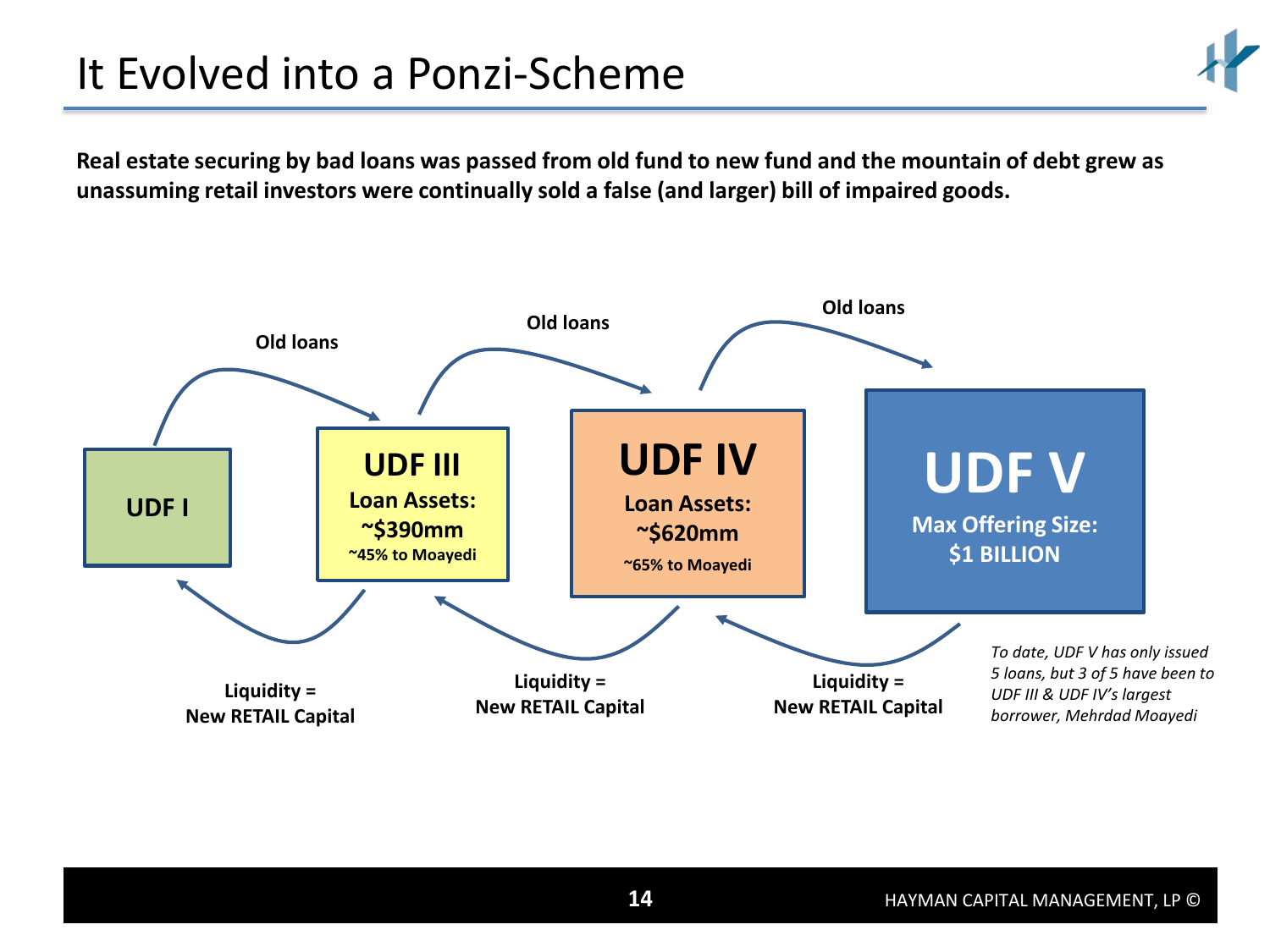# It Started by Putting Too Much Debt on Real Estate

**Imagine the consequences of holding too much debt on real estate (primarily on tract developments in North Texas) in and around the financial crisis.**

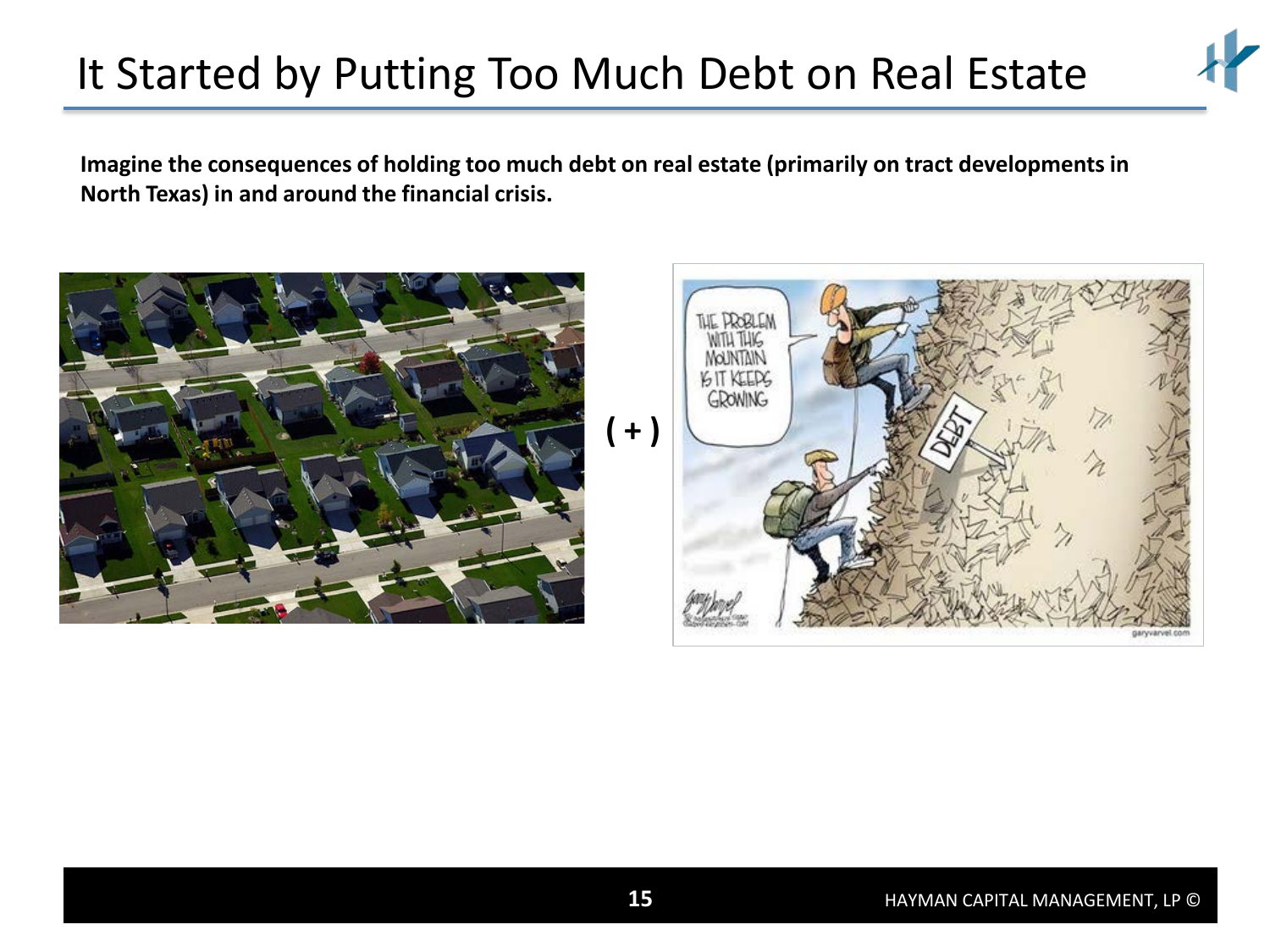# Now Imagine Bad Actors Tried to Keep the Dream Alive



**Unsuspecting, unsophisticated retail investors**



# $\sqrt{ }$

### **Retail Capital Someone to Raise the Capital**

**Network of 12,000 self-serving brokers and RIAs sacrificing best interests of clients for high fees and commissions.**





**Nick Schorsch** *Founder and Former Chairman of RCS Capital (RCAP)*

### **Architects**

**Unregulated lender and a complicit borrower with disclosure issues at best but more likely committing fraud.**



**Hollis Greenlaw** *Chairman of BoD and CEO of UDF IV Real Estate – Lender* **Brokers/RIAs Mehrdad Moayedi**



*CEO and Founder Centurion American Real Estate – Developer*

**United Development Funding (UDF) has raised over \$1bn across 4 different public entities; RCS Capital (RCAP) raised the capital for UDF IV and is currently raising capital for UDF V, representing ~60% of equity raised to date.**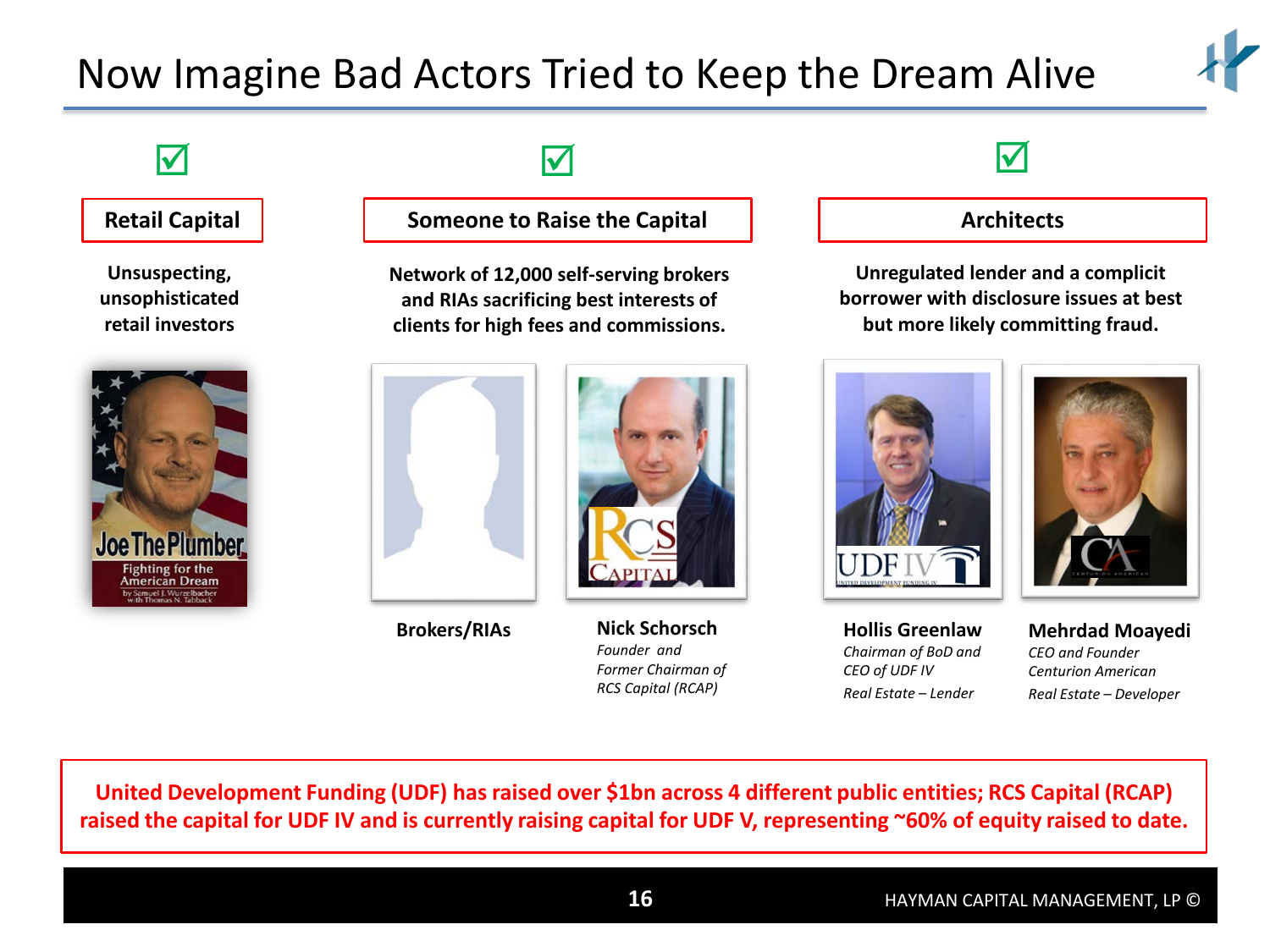

# AMERICANGREED SOME PEOPLE WILL DO ANYTHING FOR MONEY

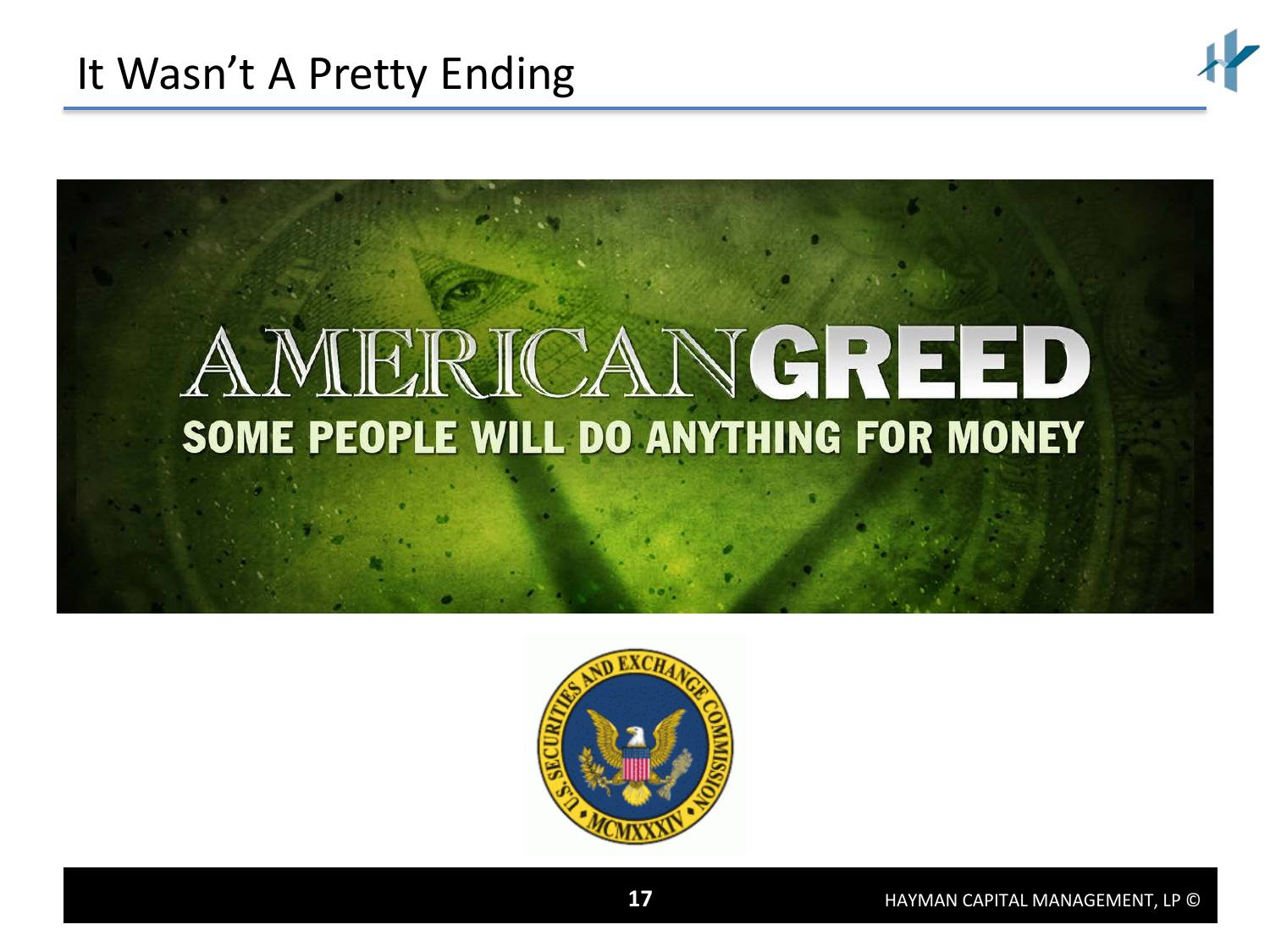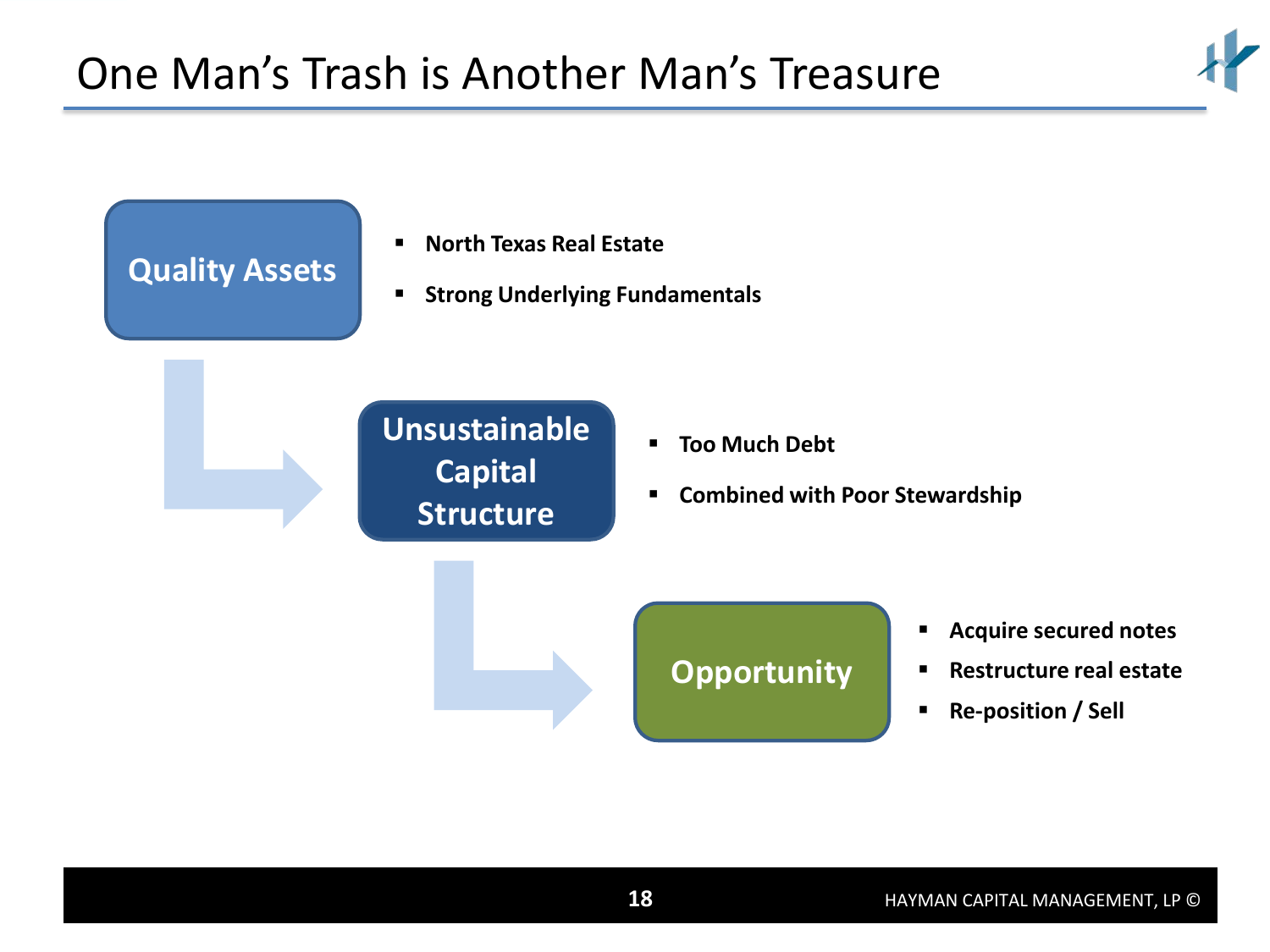# **Strategy Overview**



- **F** Structure Expert
- **Capital Partners**
- **Real Estate Workout**
- **Operational Expertise**
- **Market Expert**
- **Nationwide Reach**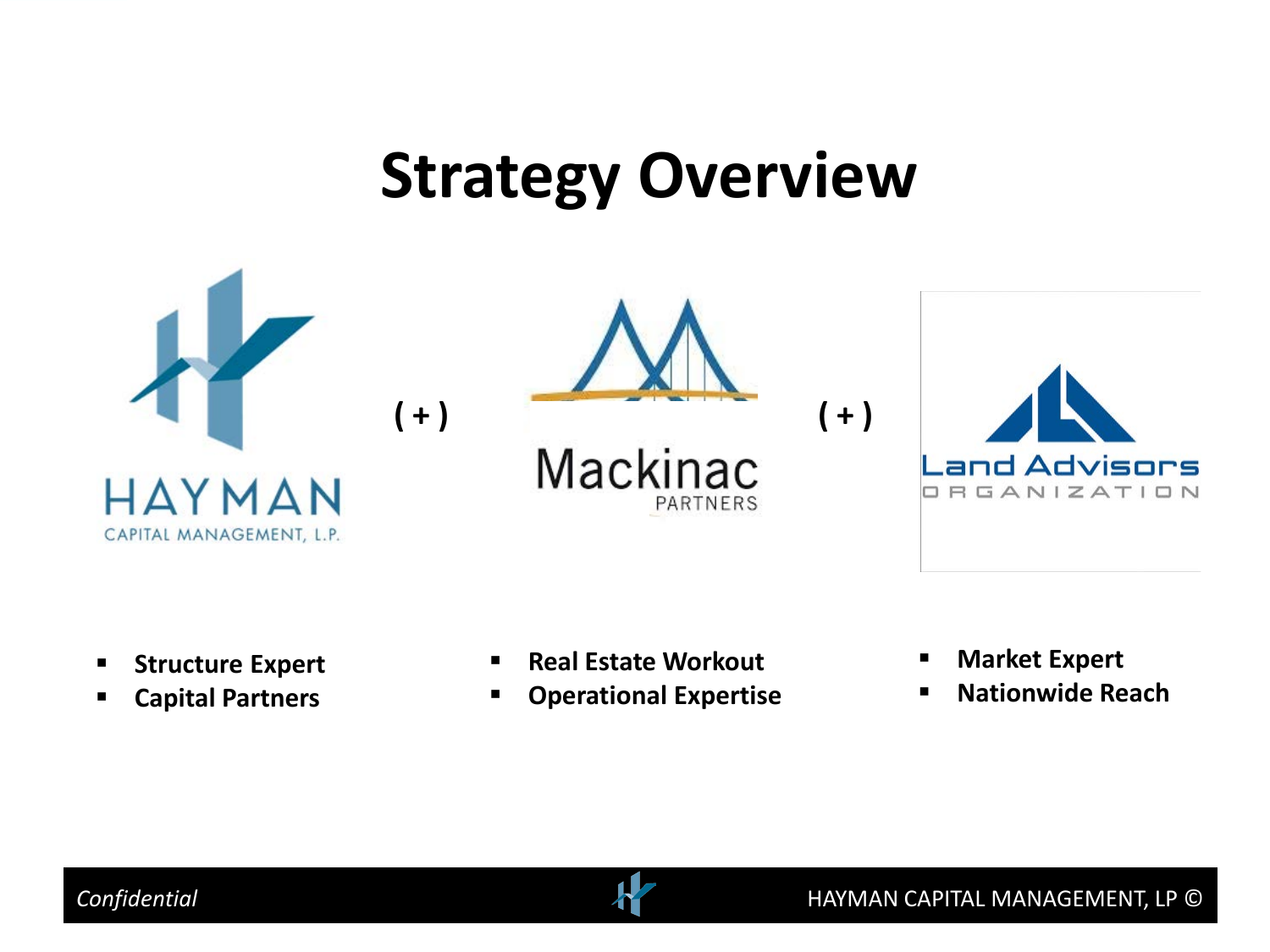**Acquire over-secured 1st lien loans on real property at a discount**



**Workout Loans, Accrue Default Interest, Re-position, Sell (Profit = OID + Default Interest)**



*Note: Default interest and IRR assume interest accrues to balance of loan (non-current pay) and par + accrued is repaid upon exit.*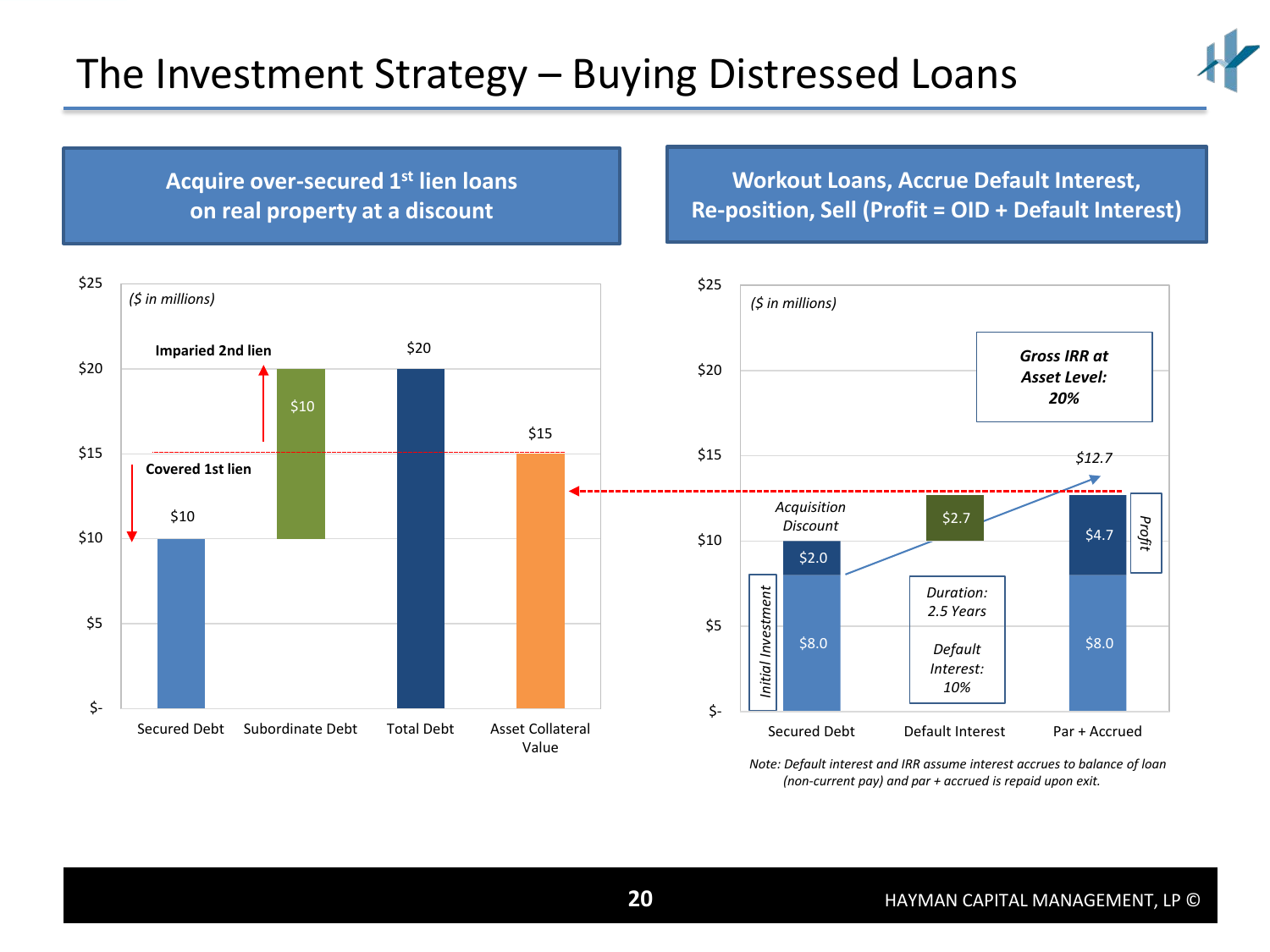# Why a Bank Will Sell An Over-Secured Loan At a Discount

- Regulated lending institutions will not want to keep troubled loans on books due to 1) **headline risk**, 2) **reputational risk** and 3) associated risks of **uncertainty**.
- Provides immediate **liquidity** and a **timely resolution**
- 'Loss-given-default' reserved on troubled assets threshold prior to incremental losses
- Hard **cost** and **time** required to **workout** lending banks **DO NOT** typically have workout groups in place to resolve troubled assets
- Potential to resolve **multiple troubled loans** at same time with one counterparty
- **EXECUTE:** Lender liability and indemnifications
- **Market timing** and **execution risk**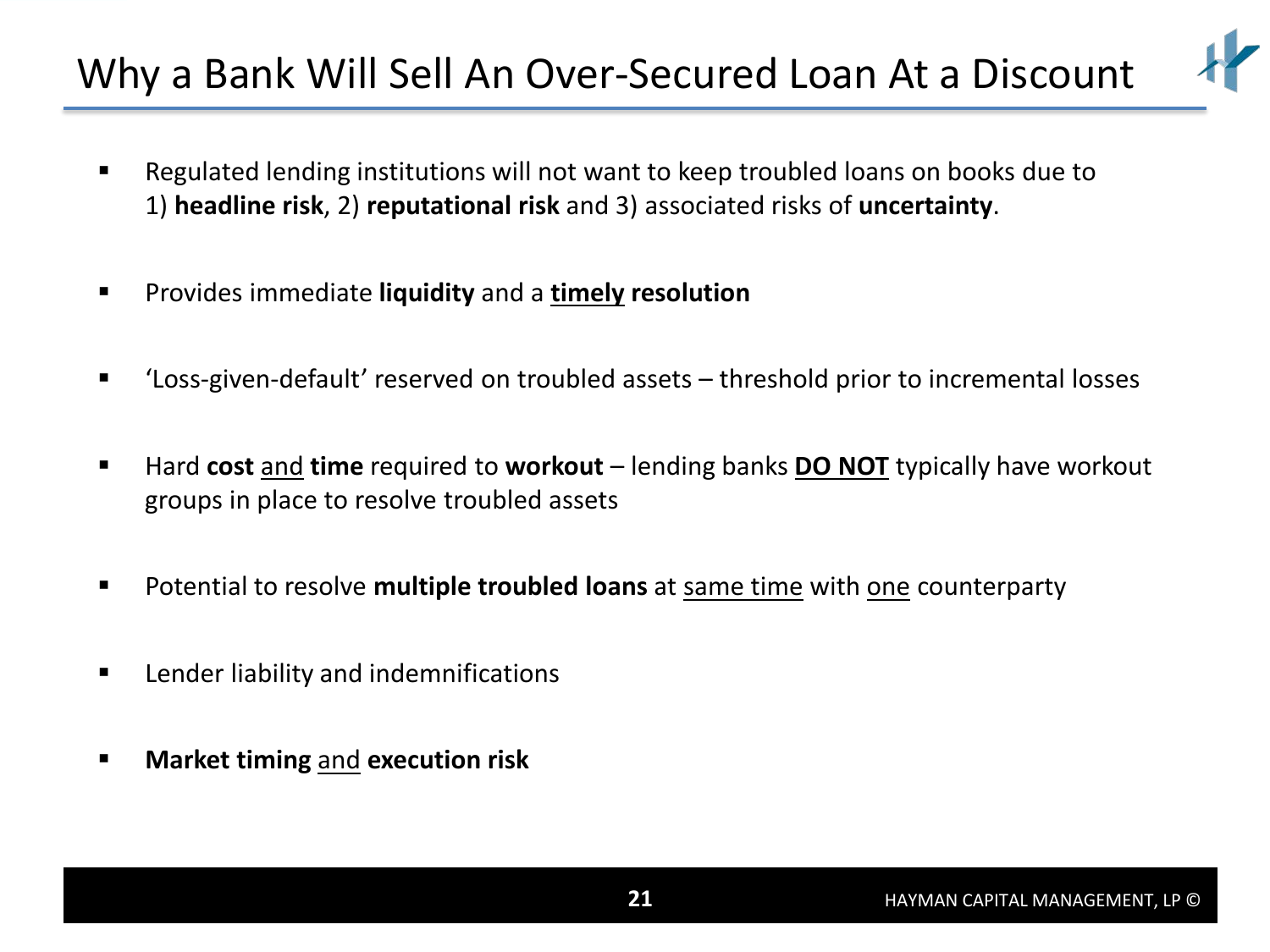# Oversecured Creditor Default Interest is Key to Returns



Section 506(b) of the Bankruptcy Code provides that an oversecured creditor (i.e., a creditor whose claim is secured by collateral of a value that is greater than the amount of the claim) is entitled to "interest on such claim, and any reasonable fees, costs, or charges provided for under the agreement or State statute under which such claim arose."

# **Key Considerations:**

- The statute does not specify at what date the overcollateralization is determined nor how to calculate it, nor the rate of interest.
- The key issue will be the rate of post-petition interest; the legal principle is that a debtor has a refutable right to contractual default interest rate and that the debtor has the burden of proof to prove that the result is inequitable.
- The finance documents should contain language which enables us to roll up legal fees into our secured claim.

## **Key Precedent (Southland Case, 5th Circuit of Appeals 97-10474):**

- This is the key case in the 5<sup>th</sup> Circuit which affirms the right to post petition interest for an oversecured creditor at contractual rates subject to "the equities of the case".
- In re W.S. Sheppley & Co., 62 B.R. 271, 277 (Bankr. N.D.Iowa 1986) lays out what the typical equities are, although the 5th circuit has held that these are not all inclusive. Below is a list of the typical "equities" that will be considered:
	- Is default rate of interest a penalty?

– Will unsecured creditors be harmed? Will equity holders be hurt?

– Is the spread small, i.e. (2-3)%?

– Is the default rate an attempt to prevent filing bankruptcy

– Is it legal under state law? (i.e., usury laws)

– Is the only default a bankruptcy ipso facto clause?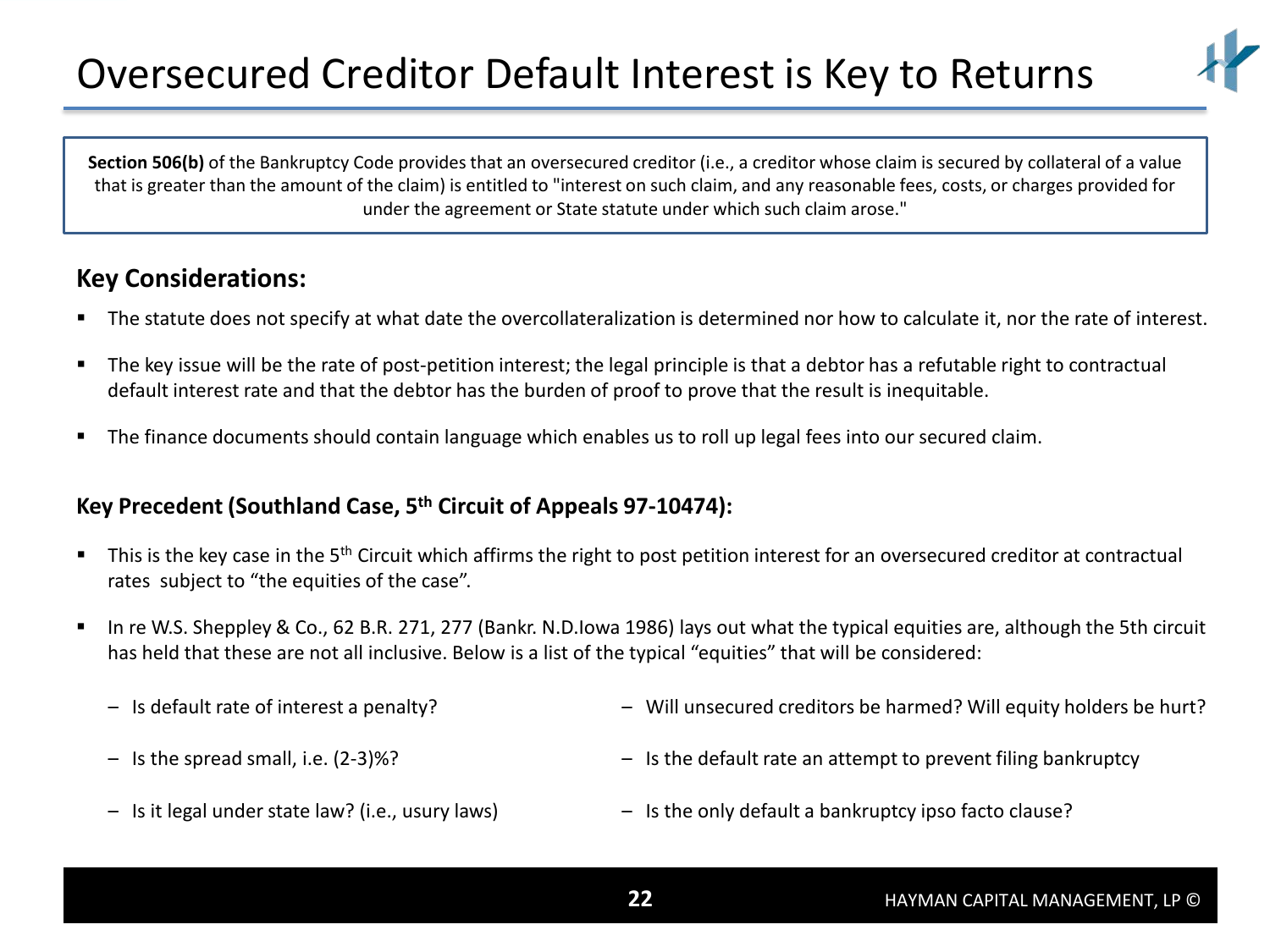



**30 priority assets in the DFW area have already been identified and preliminary diligence on collateral values is largely complete; senior lenders in each situation have also been identified.**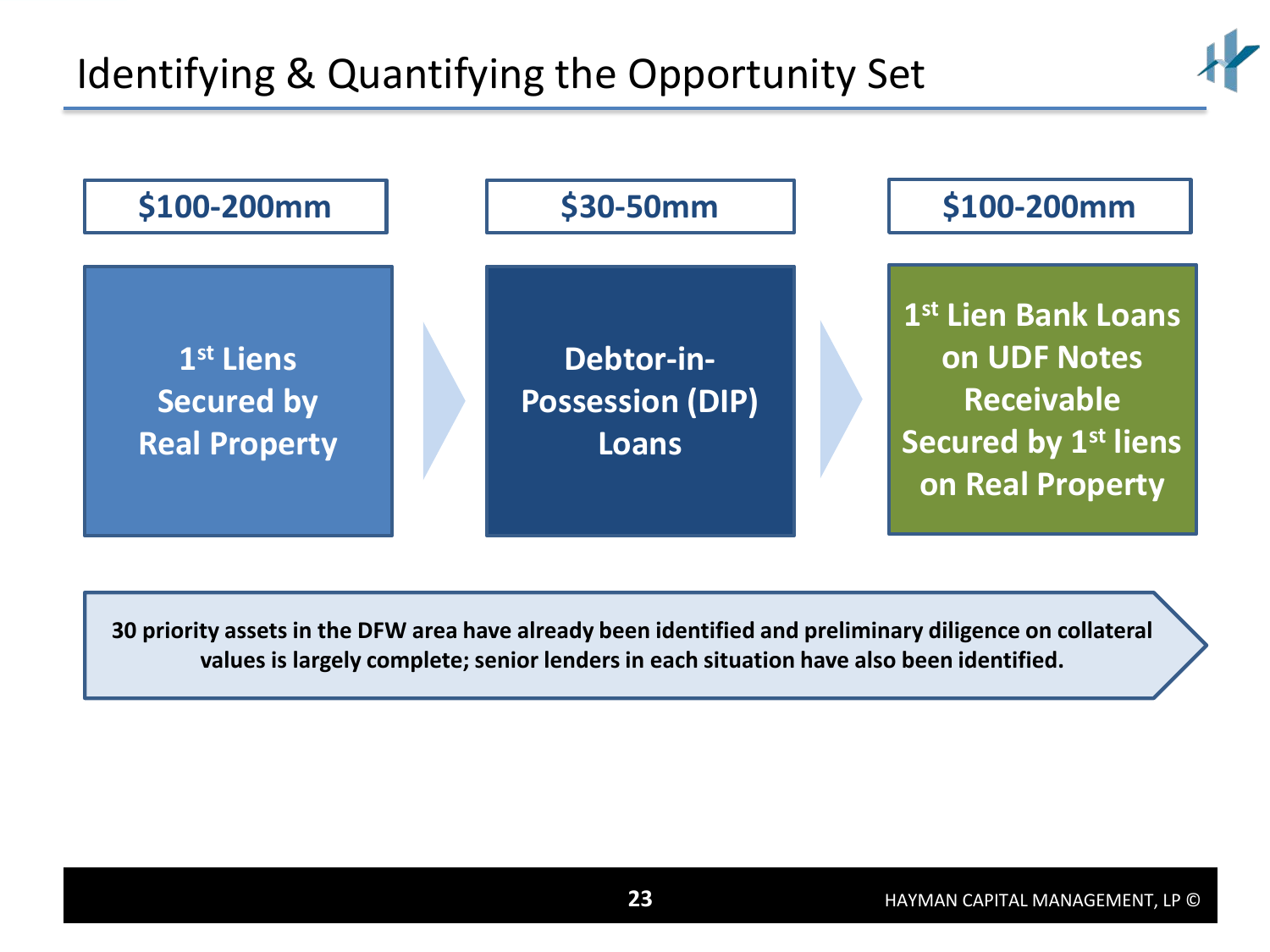

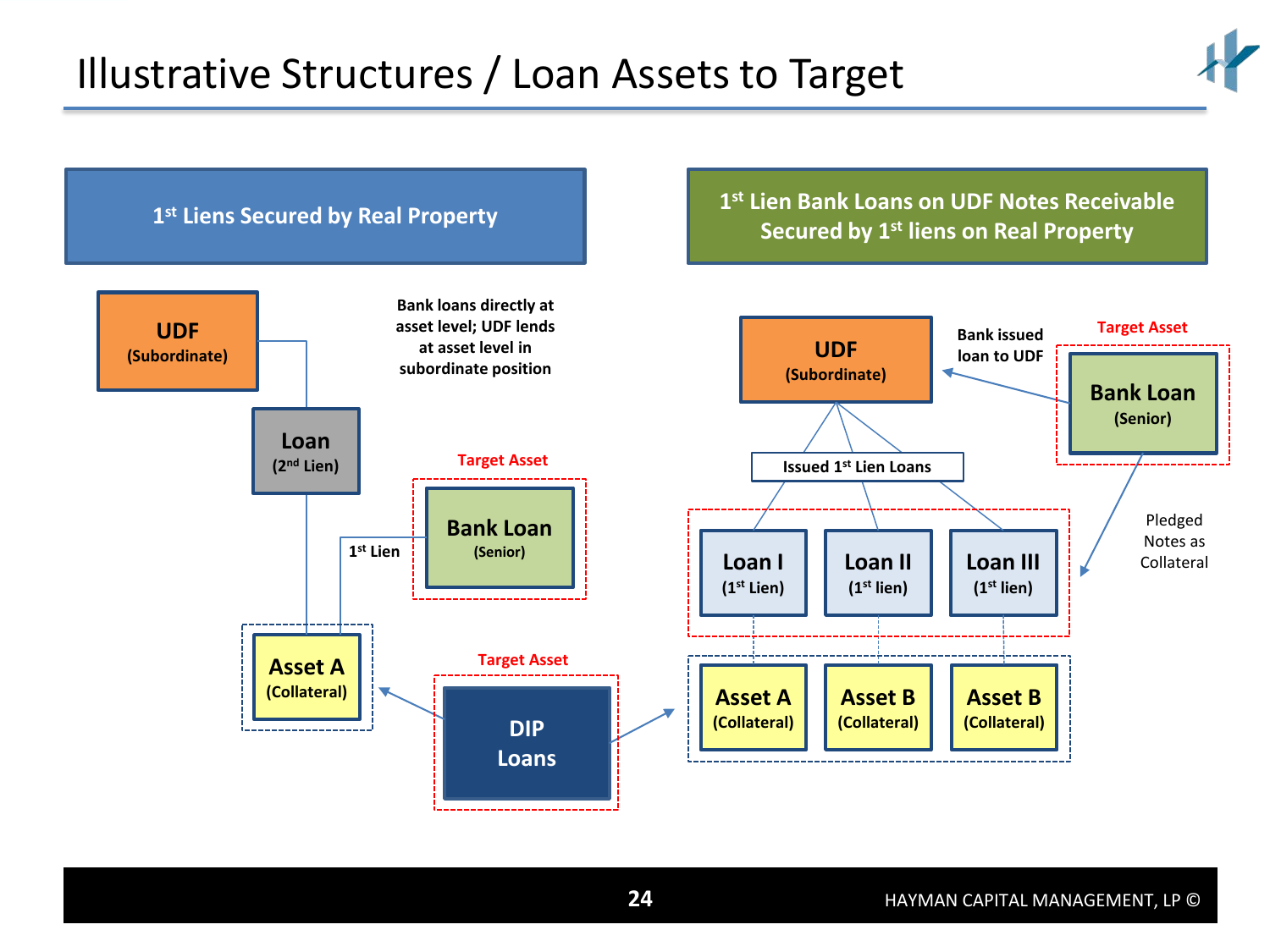# Narrowing the Universe of Opportunities



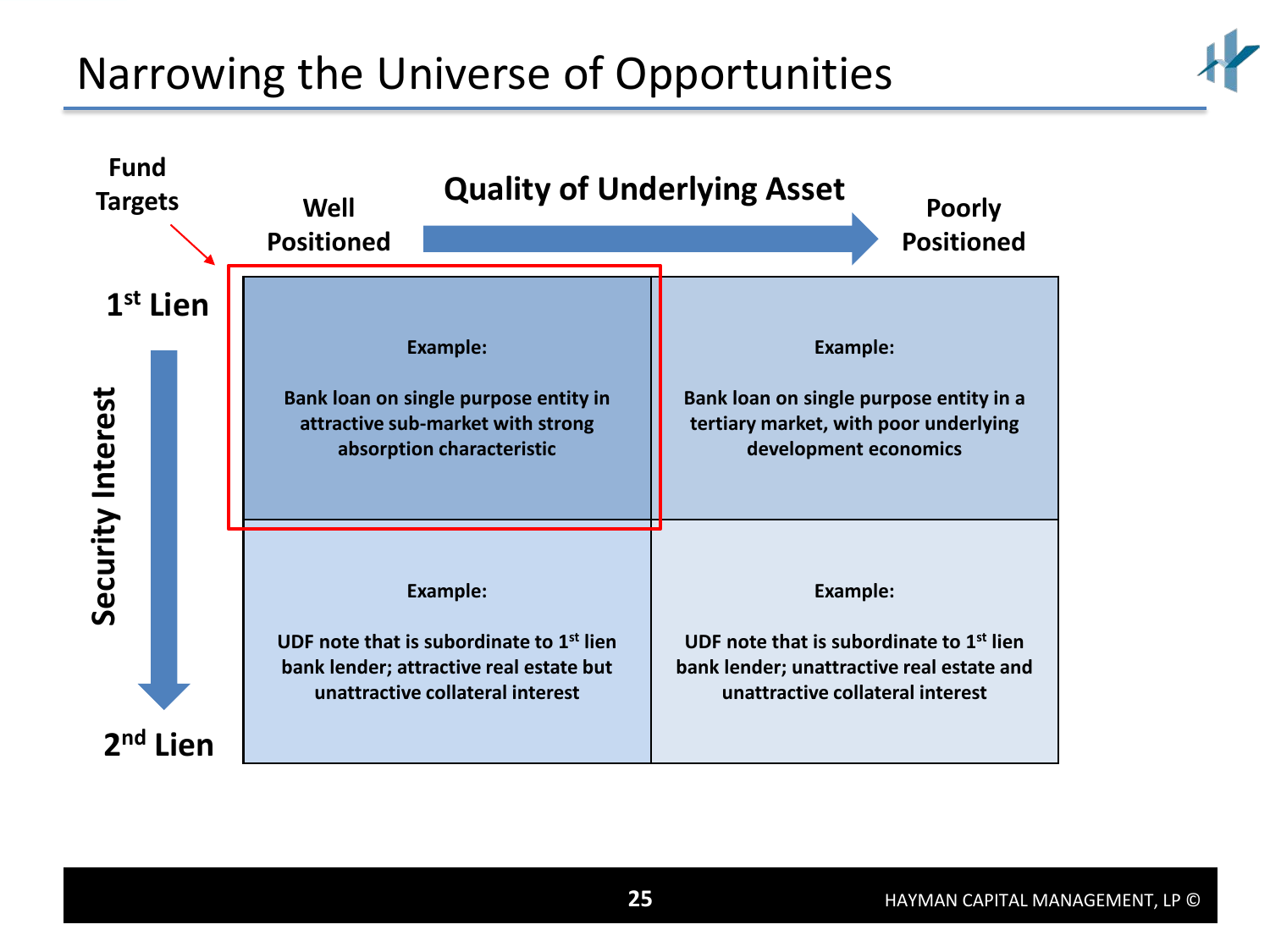# Well Positioned Assets – Example DFW Locations





**Concentrated portfolio in DFW submarkets, with potential opportunities in Austin and San Antonio**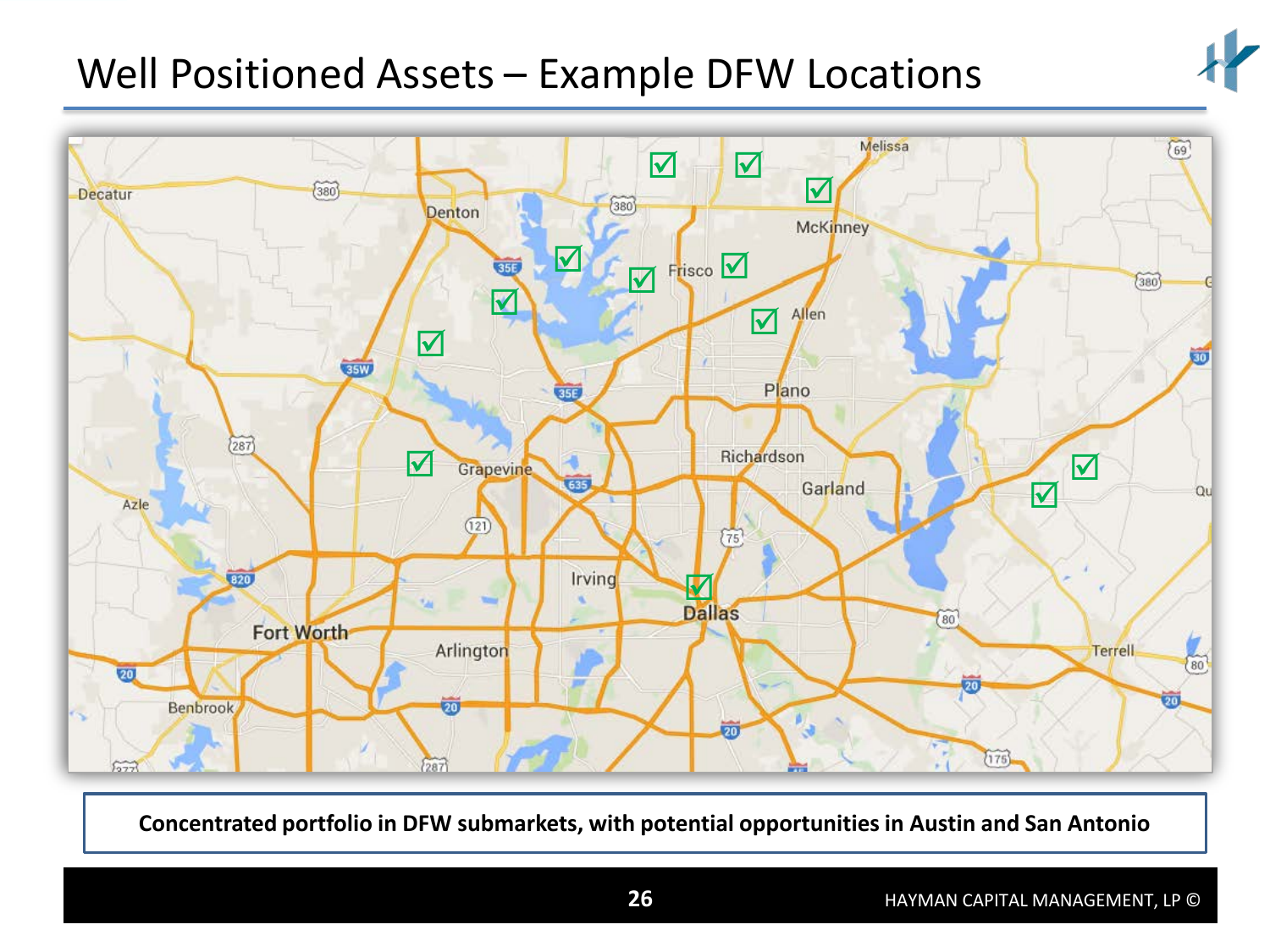![](_page_26_Figure_1.jpeg)

![](_page_26_Figure_2.jpeg)

### **Lower Unemployment than National Average <b>Higher Wages than National Average**

![](_page_26_Figure_5.jpeg)

Source: U.S. BLS, Local Area Unemployment Statistics.

**Diverse economy with strong underlying fundamentals supporting stable, steady growth**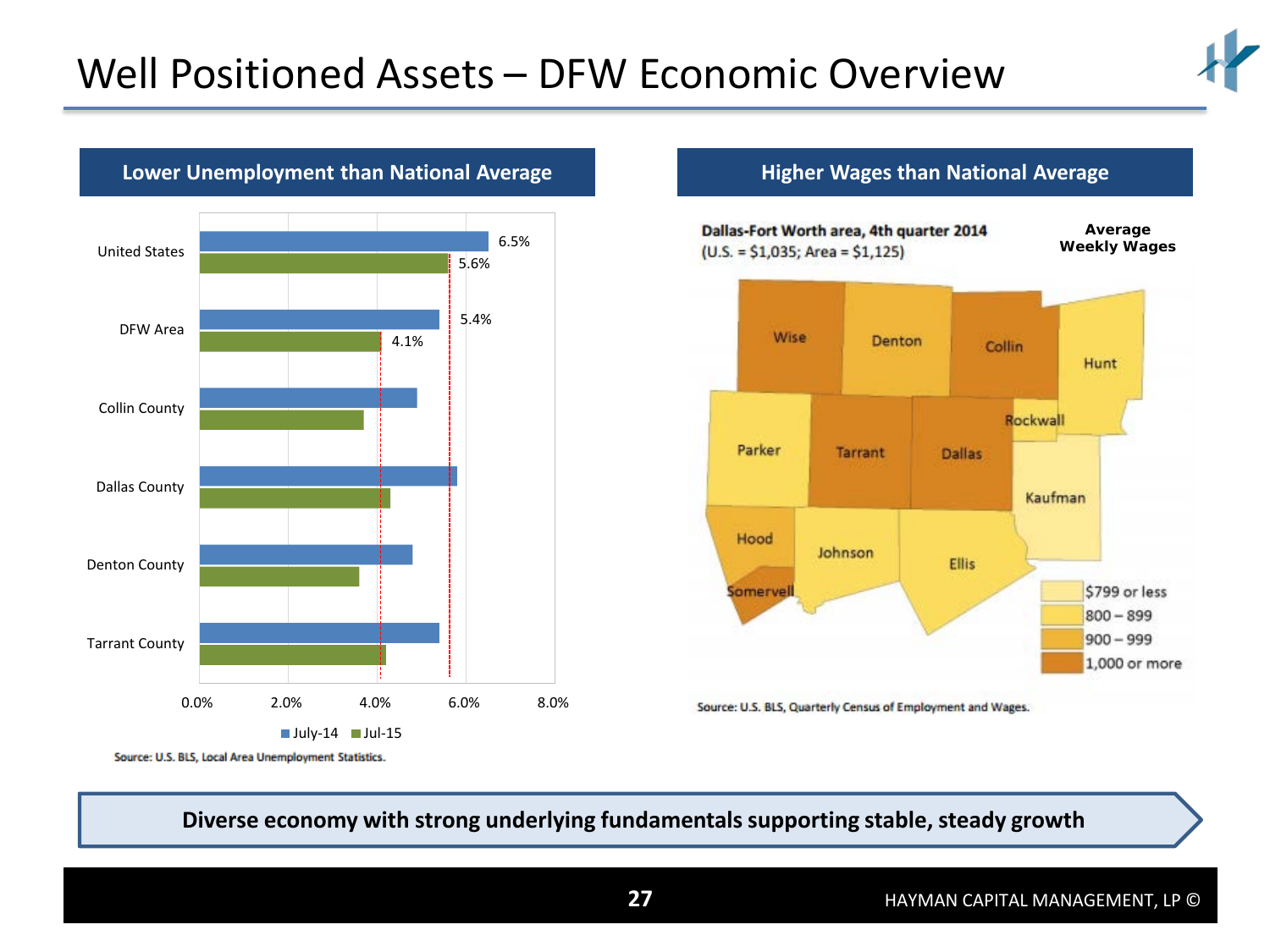![](_page_27_Picture_1.jpeg)

### **Faster Employment Growth than National Average <b>Lack Communist Contract Contract** Economy

![](_page_27_Figure_3.jpeg)

| <b>Dallas-Fort Worth area</b><br>employment      | <b>Jul. 2015</b> | <b>Change from Jul.</b><br>2014 to Jul. 2015 |                |  |  |
|--------------------------------------------------|------------------|----------------------------------------------|----------------|--|--|
| (numbers in thousands)                           |                  | <b>Number</b>                                | <b>Percent</b> |  |  |
| <b>Total nonfarm</b>                             | 3,390.0          | 121.7                                        | 3.7            |  |  |
| Mining, logging, and construction                | 197.1            | 0.2                                          | 0.1            |  |  |
| Manufacturing                                    | 260.4            | $-2.8$                                       | $-1.1$         |  |  |
| Trade, transportation, and utilities             | 709.1            | 27.7                                         | 4.1            |  |  |
| <b>Information</b>                               | 81.4             | $-1.4$                                       | $-1.7$         |  |  |
| <b>Financial activities</b>                      | 275.6            | 8.1                                          | 3.0            |  |  |
| Professional and business services               | 567.0            | 28.7                                         | 5.3            |  |  |
| <b>Education and health services</b>             | 421.2            | 24.4                                         | 6.1            |  |  |
| Leisure and hospitality                          | 364.1            | 24.9                                         | 7.3            |  |  |
| <b>Other services</b>                            | 120.5            | 2.7                                          | 2.3            |  |  |
| Government                                       | 393.6            | 9.2                                          | 2.4            |  |  |
| Source: U.S. BLS, Current Employment Statistics. |                  |                                              |                |  |  |

### **Diverse economy with strong underlying fundamentals supporting stable, steady growth**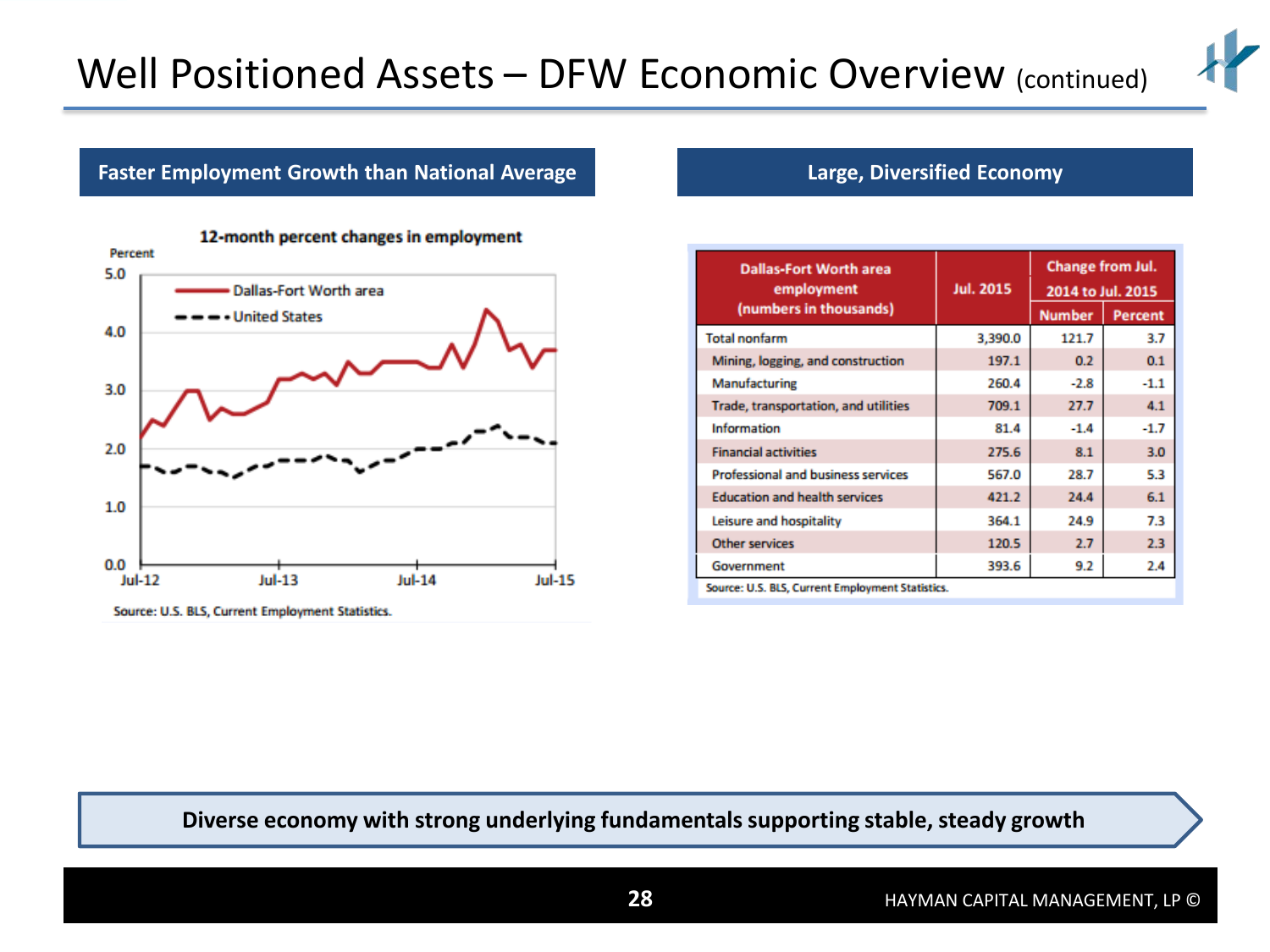# The Hayman / Mackinac Competitive Advantage

![](_page_28_Picture_1.jpeg)

| <b>Knowledge of</b>                                                                                                                                                                                                                                                               | <b>First Mover</b>                                                                                                                                                                                                                                                                                                                                                                                                                       | <b>Workout &amp;</b>                                                                                                                                                                                                                                                                                                                                                                                                                      | <b>Key Relationships</b>                                                                                                                                                                                                                                                                                                                                                                                                                                                          | <b>Playbook from</b>                                                                                                                                                                                                                                                                                                                                                                                                                          |
|-----------------------------------------------------------------------------------------------------------------------------------------------------------------------------------------------------------------------------------------------------------------------------------|------------------------------------------------------------------------------------------------------------------------------------------------------------------------------------------------------------------------------------------------------------------------------------------------------------------------------------------------------------------------------------------------------------------------------------------|-------------------------------------------------------------------------------------------------------------------------------------------------------------------------------------------------------------------------------------------------------------------------------------------------------------------------------------------------------------------------------------------------------------------------------------------|-----------------------------------------------------------------------------------------------------------------------------------------------------------------------------------------------------------------------------------------------------------------------------------------------------------------------------------------------------------------------------------------------------------------------------------------------------------------------------------|-----------------------------------------------------------------------------------------------------------------------------------------------------------------------------------------------------------------------------------------------------------------------------------------------------------------------------------------------------------------------------------------------------------------------------------------------|
| <b>Complex</b>                                                                                                                                                                                                                                                                    | <b>Advantage with</b>                                                                                                                                                                                                                                                                                                                                                                                                                    | <b>Operational</b>                                                                                                                                                                                                                                                                                                                                                                                                                        | in Relevant                                                                                                                                                                                                                                                                                                                                                                                                                                                                       | <b>Past Special</b>                                                                                                                                                                                                                                                                                                                                                                                                                           |
| <b>Structure</b>                                                                                                                                                                                                                                                                  | <b>Scale</b>                                                                                                                                                                                                                                                                                                                                                                                                                             | <b>Expertise</b>                                                                                                                                                                                                                                                                                                                                                                                                                          | Market(s)                                                                                                                                                                                                                                                                                                                                                                                                                                                                         | <b>Situation</b>                                                                                                                                                                                                                                                                                                                                                                                                                              |
| 12 months of diligence on                                                                                                                                                                                                                                                         | Advanced diligence, fund                                                                                                                                                                                                                                                                                                                                                                                                                 | Combination of workout/                                                                                                                                                                                                                                                                                                                                                                                                                   | Relationships with local                                                                                                                                                                                                                                                                                                                                                                                                                                                          | Mackinac's experience in a                                                                                                                                                                                                                                                                                                                                                                                                                    |
| the complex UDF structure                                                                                                                                                                                                                                                         | formation and well                                                                                                                                                                                                                                                                                                                                                                                                                       | restructuring capabilities,                                                                                                                                                                                                                                                                                                                                                                                                               | lenders, developers, land                                                                                                                                                                                                                                                                                                                                                                                                                                                         | past, almost identical                                                                                                                                                                                                                                                                                                                                                                                                                        |
| which provides a unique                                                                                                                                                                                                                                                           | planned strategy will allow                                                                                                                                                                                                                                                                                                                                                                                                              | structuring & operational                                                                                                                                                                                                                                                                                                                                                                                                                 | brokers and bankruptcy                                                                                                                                                                                                                                                                                                                                                                                                                                                            | special situation, provides                                                                                                                                                                                                                                                                                                                                                                                                                   |
| understanding of:                                                                                                                                                                                                                                                                 | us to be a first mover:                                                                                                                                                                                                                                                                                                                                                                                                                  | expertise will be key:                                                                                                                                                                                                                                                                                                                                                                                                                    | trustees is a differentiator:                                                                                                                                                                                                                                                                                                                                                                                                                                                     | us with a unique playbook:                                                                                                                                                                                                                                                                                                                                                                                                                    |
| The various UDF<br>entities (III, IV, V, etc.)<br>The lenders to UDF<br>The assets securing<br>each loan to UDF<br>The developers to<br>whom UDF has lent<br>The banks that have<br>lent to developers at<br>the asset level<br>Security interests and<br>priority at asset level | Priority opportunity set<br>already identified<br>Preliminary diligence<br>on asset values largely<br>complete<br>Expect to engage bank<br>lenders within first two<br>weeks of news about<br><b>UDF</b> breaking<br>Disciplined but flat<br>investment process will<br>allow us to act quickly,<br>moving to acquire<br>loans in first 45 days<br>Our scale will be<br>attractive to key<br>lenders with multiple<br>loans in structure | Lending banks do not<br>$-$<br>have workout groups<br>Understanding of<br>incentives/priorities of<br>lenders to act<br>Ability to navigate 'in'<br>and 'out-of-court'<br>restructurings - likely<br>multiple bankruptcies<br>Ability to negotiate/<br>structure DIP loans.<br>Ability to preserve,<br>protect and enhance<br>collateral value<br>Ability to take<br>possession of asset and<br>effectively monetize to<br>maximize value | Relationship with Land<br>Advisors will provide<br>access to market data<br>to support diligence as<br>well as enhance ability<br>to divest assets at<br>maximum values.<br>Relationships with local<br>law firms and potential<br>trustees will allow us<br>more clarity and insight<br>into resolution of the<br>assets we plan to own.<br>Relationships with<br>current lenders and<br>area developers will aid<br>in acquisition of notes<br>and divesting of real<br>estate. | Who to call at lending<br>$-$<br>banks and how best to<br>engage for best<br>execution.<br>Key decision points of<br>lenders; leverage in<br>negotiations when<br>acquiring notes.<br>Key risks to factor in<br>underwriting assets,<br>negotiating discounts.<br>Developing asset by<br>asset business plans.<br><b>Effectively and</b><br>efficiently facilitating a<br>significant number of<br>processes in parallel,<br>minimizing cost. |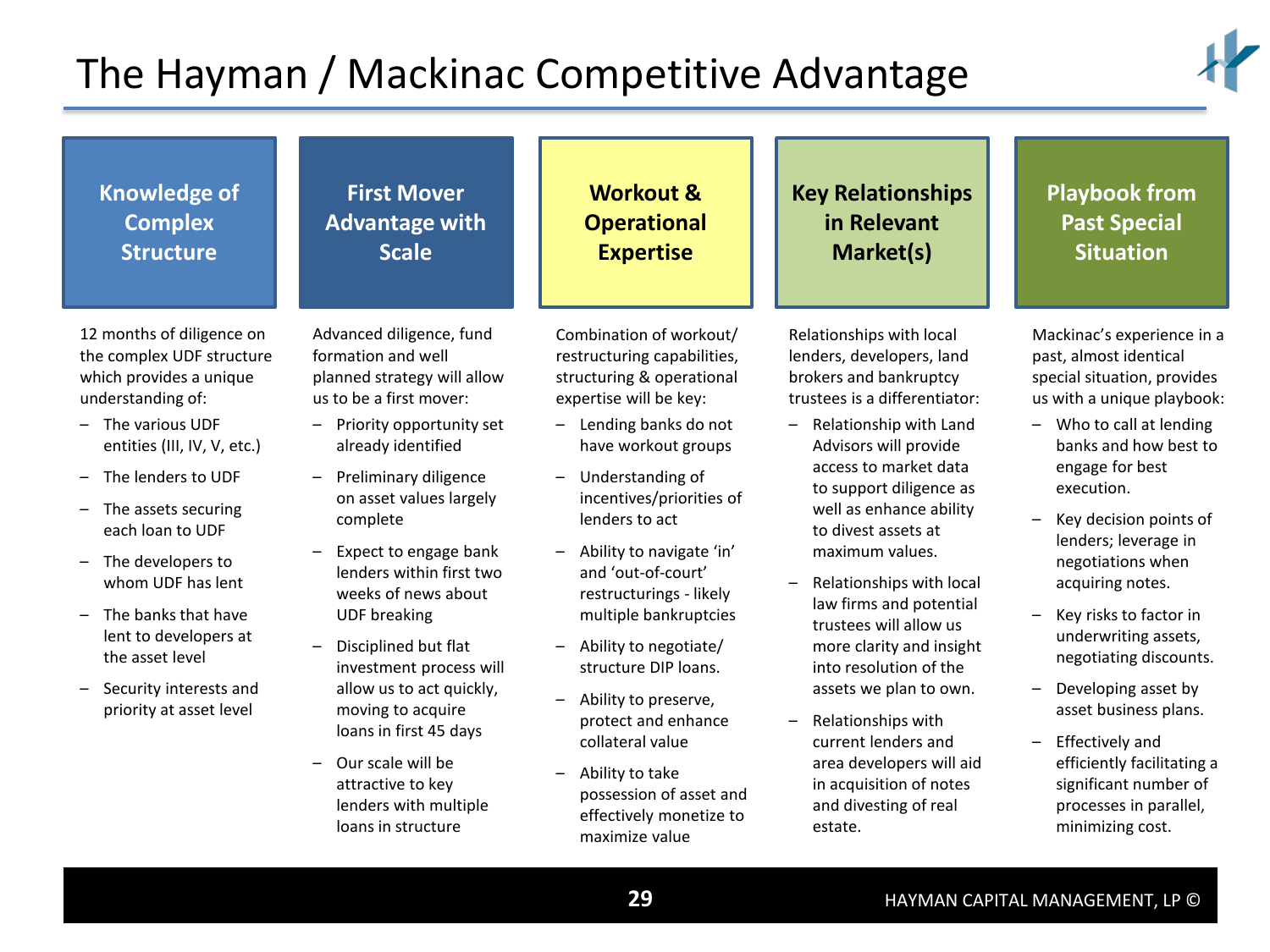# The Competition and Capabilities

![](_page_29_Picture_1.jpeg)

|                                                       |                                                         |                                                                |                                                       | <b>Main Competition</b> |                             |
|-------------------------------------------------------|---------------------------------------------------------|----------------------------------------------------------------|-------------------------------------------------------|-------------------------|-----------------------------|
|                                                       | <b>Traditional</b><br><b>Distressed</b><br><b>Funds</b> | <b>High Net Worth</b><br><b>Individuals</b><br>and/or Insiders | Local<br><b>Developers and</b><br><b>Homebuilders</b> | <b>Beal Bank</b>        | Hayman /<br><b>Mackinac</b> |
| First Mover / UDF<br><b>Structure Knowledge</b>       | X                                                       |                                                                | x                                                     | X                       |                             |
| <b>Scale of Individual</b><br><b>Investments</b>      | $\mathbf x$<br>(too fragmented)                         |                                                                |                                                       |                         |                             |
| <b>Local Real Estate</b><br><b>Expertise</b>          | $\mathbf x$                                             |                                                                |                                                       |                         |                             |
| <b>Workout/Special</b><br><b>Situation Experience</b> |                                                         |                                                                | X                                                     |                         |                             |
| <b>Credit</b><br><b>Experience / Scale</b>            |                                                         | X                                                              | $\overline{\mathbf{x}}$                               |                         |                             |
| <b>Lowest Cost of</b><br>Capital                      | x                                                       |                                                                | X                                                     |                         | x                           |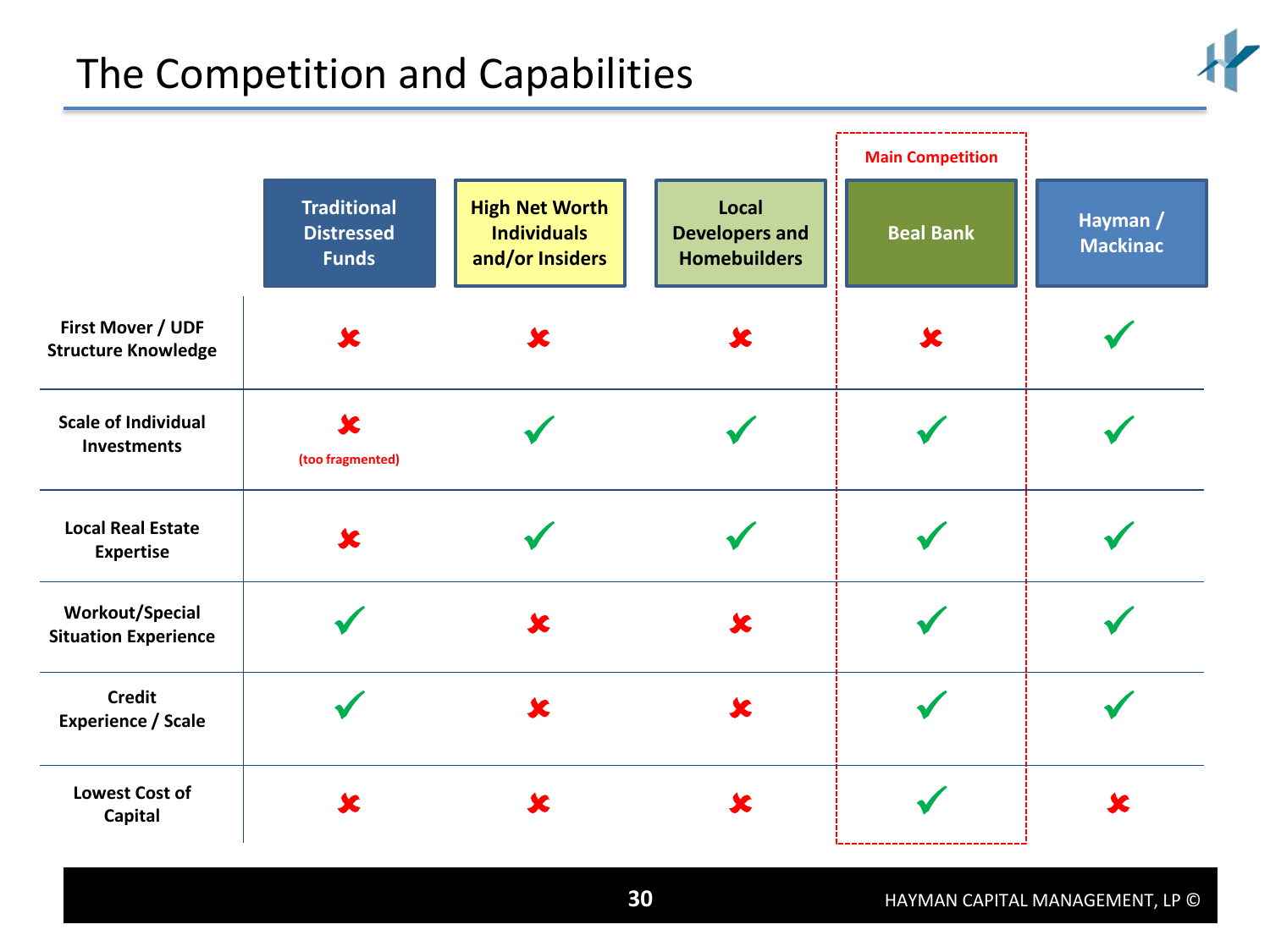# Investment Scope and Horizon – Playbook for Success

![](_page_30_Picture_1.jpeg)

![](_page_30_Figure_2.jpeg)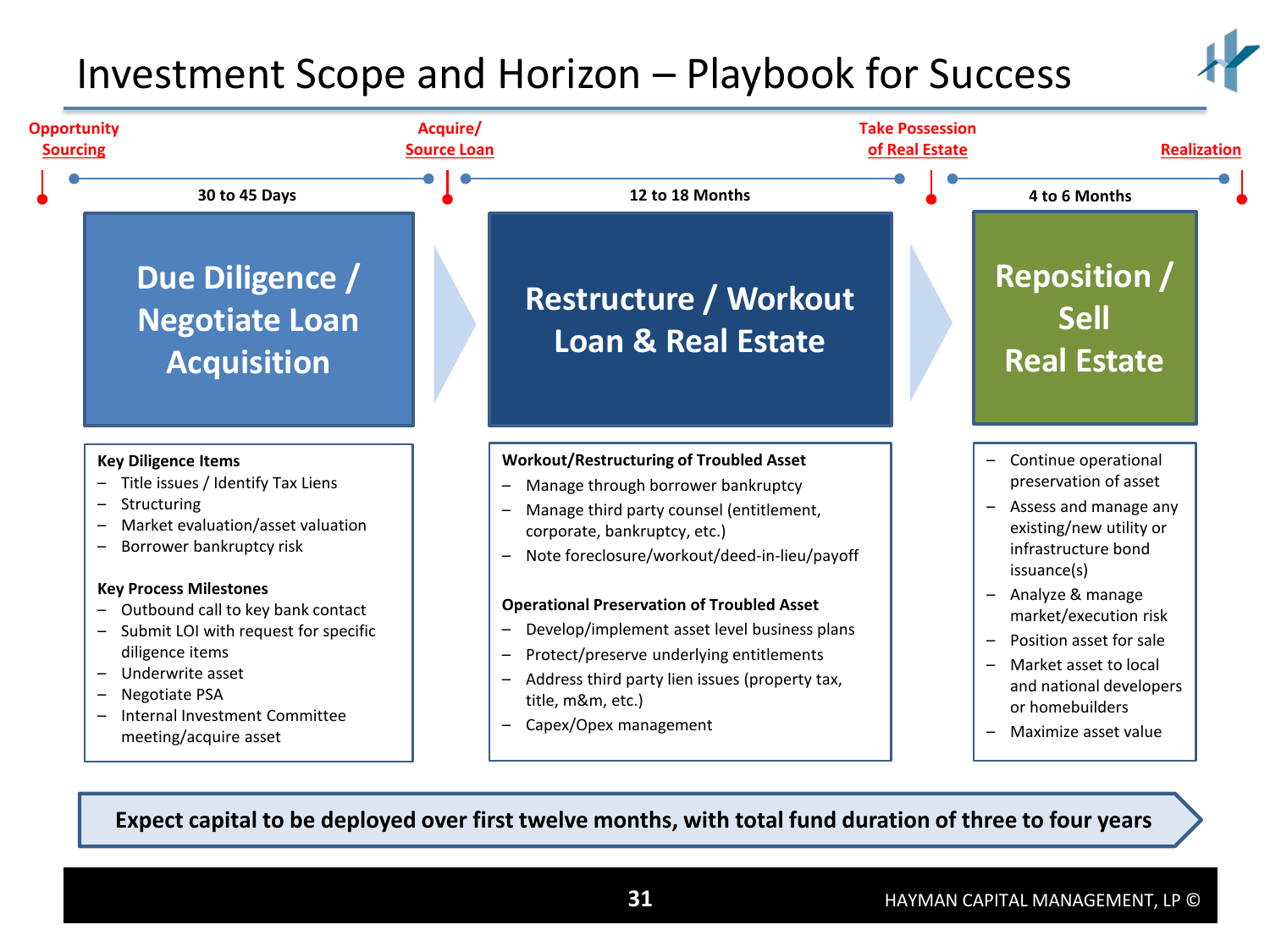![](_page_31_Picture_0.jpeg)

# **Potential Return Profile**

![](_page_31_Picture_2.jpeg)

![](_page_31_Picture_3.jpeg)

*Confidential* HAYMAN CAPITAL MANAGEMENT, LP ©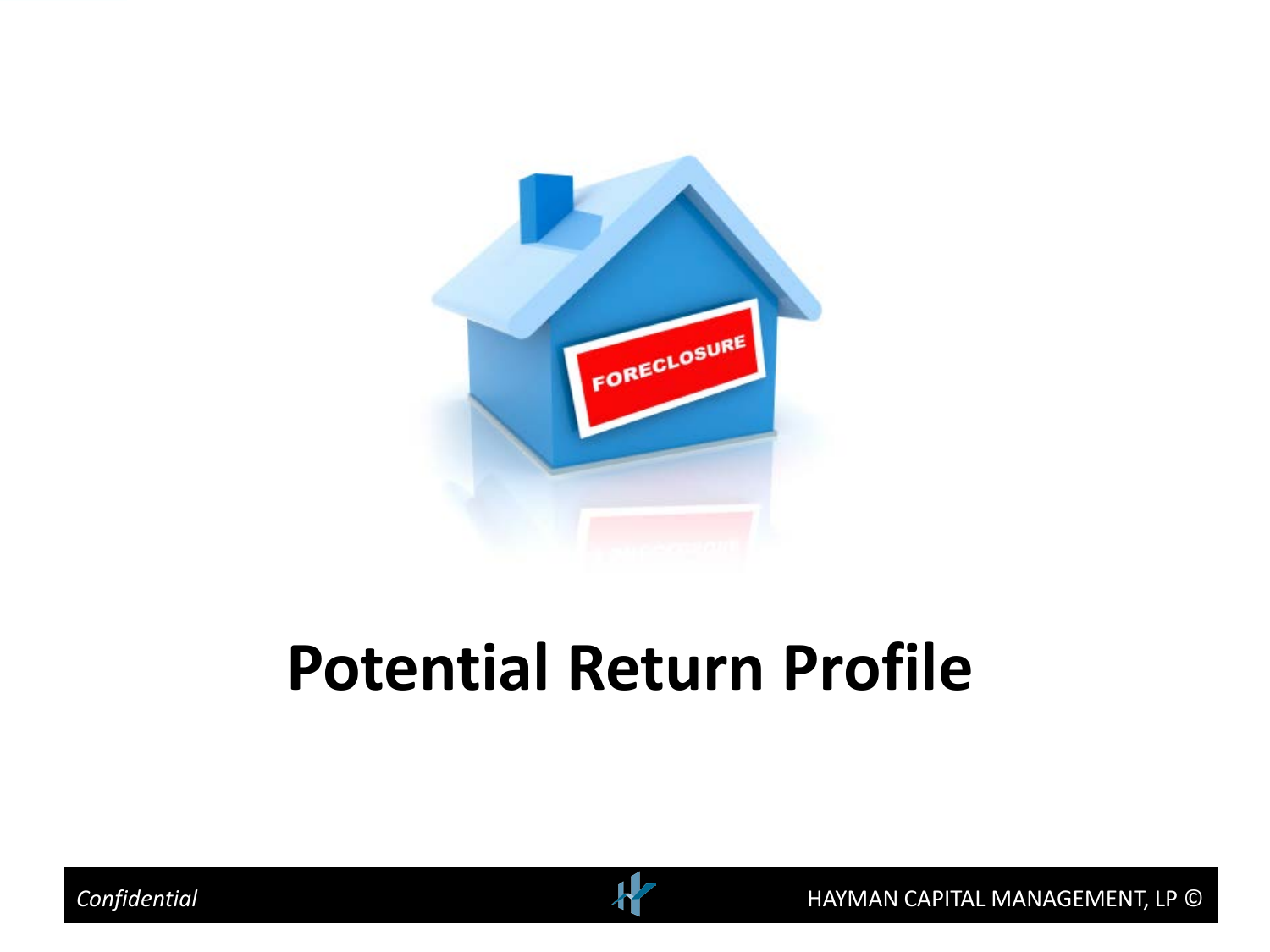# Key Return Profile Assumptions

![](_page_32_Picture_1.jpeg)

![](_page_32_Figure_2.jpeg)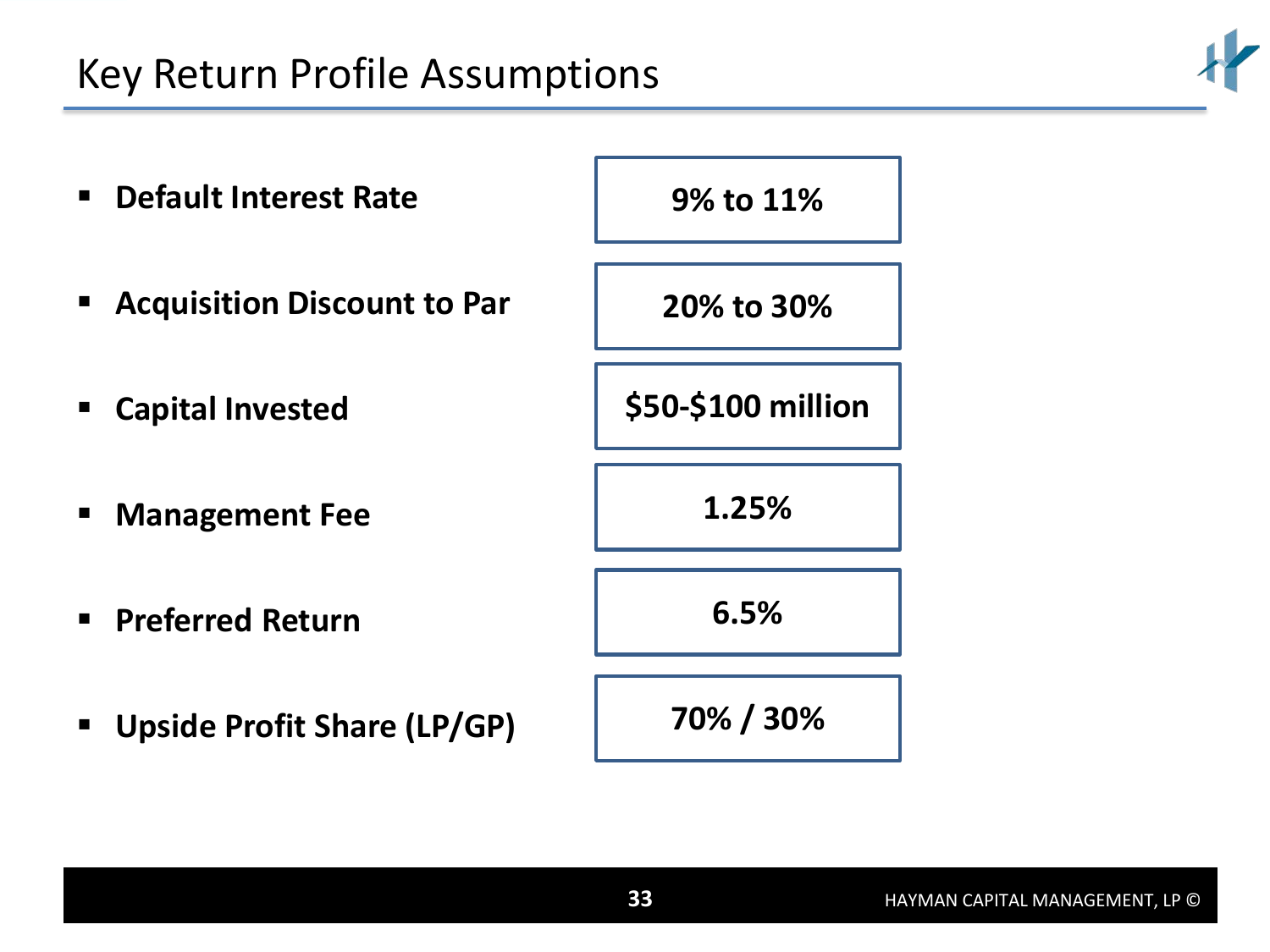![](_page_33_Picture_1.jpeg)

**We expect that we will be able to deploy ~\$100mm of capital; based on this amount of capital invested, we expect gross returns of \$50 to \$90 million and an unlevered IRR range of 13%-19%, assuming a time horizon of 3 to 4 years.**

**Based on the fee structure contemplated, this would result in total fees to the GP of \$15-25 million including both management fee and promote.**

| (\$ in millions)                 |       |   |            | <b>Discount Assumed on Acquisition of Loans</b> |   |                         |       |     |       |
|----------------------------------|-------|---|------------|-------------------------------------------------|---|-------------------------|-------|-----|-------|
|                                  |       |   | 0.0%       | 10.0%                                           |   | 20.0%                   | 30.0% |     | 40.0% |
|                                  | 8.0%  | Ś |            | 3.9 \$ 8.0 \$ 13.3 \$ 20.0 \$ 29.0              |   |                         |       |     |       |
|                                  | 9.0%  | Ś | 4.8 $S$    |                                                 |   | $9.2$   \$ 14.6 \$ 21.5 |       | -S  | 30.8  |
| Average Default<br>Interest Rate | 10.0% | Ś |            |                                                 |   | $16.0 \t5 23.1$         |       | \$. | 32.6  |
|                                  | 11.0% | Ś |            | 7.0 \$ 11.6 \$ 17.3 \$ 24.7                     |   |                         |       | Ś   | 34.4  |
|                                  | 12.0% |   | $8.1\quad$ | 12.9                                            | s | $18.8\quad$ \$          | 26.3  |     | 36.3  |

**Total GP Fees (Management Fee + Promote)**

### **Expected Gross Returns on Invested Capital**

| '\$ in millions)   |       |      |               | <b>Discount Assumed on Acquisition of Loans</b>                                           |       |       |                                              |
|--------------------|-------|------|---------------|-------------------------------------------------------------------------------------------|-------|-------|----------------------------------------------|
|                    |       | 0.0% | 10.0%         | 20.0%                                                                                     | 30.0% | 40.0% |                                              |
|                    | 8.0%  |      |               |                                                                                           |       |       | $$20.2$$ $$34.2$$ $$51.6$$ $$74.1$$ $$104.1$ |
| Default<br>n<br>Sa | 9.0%  |      |               | $\begin{array}{cccc c} 5 & 23.8 & 5 & 38.1 & 5 & 56.1 & 5 & 79.2 & 5 & 110.0 \end{array}$ |       |       |                                              |
| š                  | 10.0% |      | \$27.4\$542.1 |                                                                                           |       |       |                                              |
| Average I<br>Ë     | 11.0% | Ś.   |               | $31.1$ \$ 46.3 \$ 65.2 \$ 89.6 \$ 122.2                                                   |       |       |                                              |
|                    | 12.0% | Ś.   |               | 34.8 \$ 50.4 \$ 69.9 \$ 95.0                                                              |       |       | \$128.5                                      |

### **Limited Partner IRRs**

|       |      |       | procedure researched on requisition of county                        |       |       |
|-------|------|-------|----------------------------------------------------------------------|-------|-------|
|       | 0.0% | 10.0% | 20.0%                                                                | 30.0% | 40.0% |
| 8.0%  | 6.3% | 9.2%  | 12.5%                                                                | 16.6% | 21.7% |
| 9.0%  | 7.1% | 9.9%  | 13.3%<br>17.4%<br>10.7%<br>18.3%<br>14.1%<br>11.4%<br>14.9%<br>19.2% |       | 22.6% |
| 10.0% | 7.8% |       |                                                                      |       | 23.5% |
| 11.0% | 8.5% |       |                                                                      |       | 24.4% |
| 12.0% | 9.2% | 12.2% | 15.8%                                                                | 20.0% | 25.4% |

Discount Assumed on Acquisition of Loans

Average Default Interest Rate